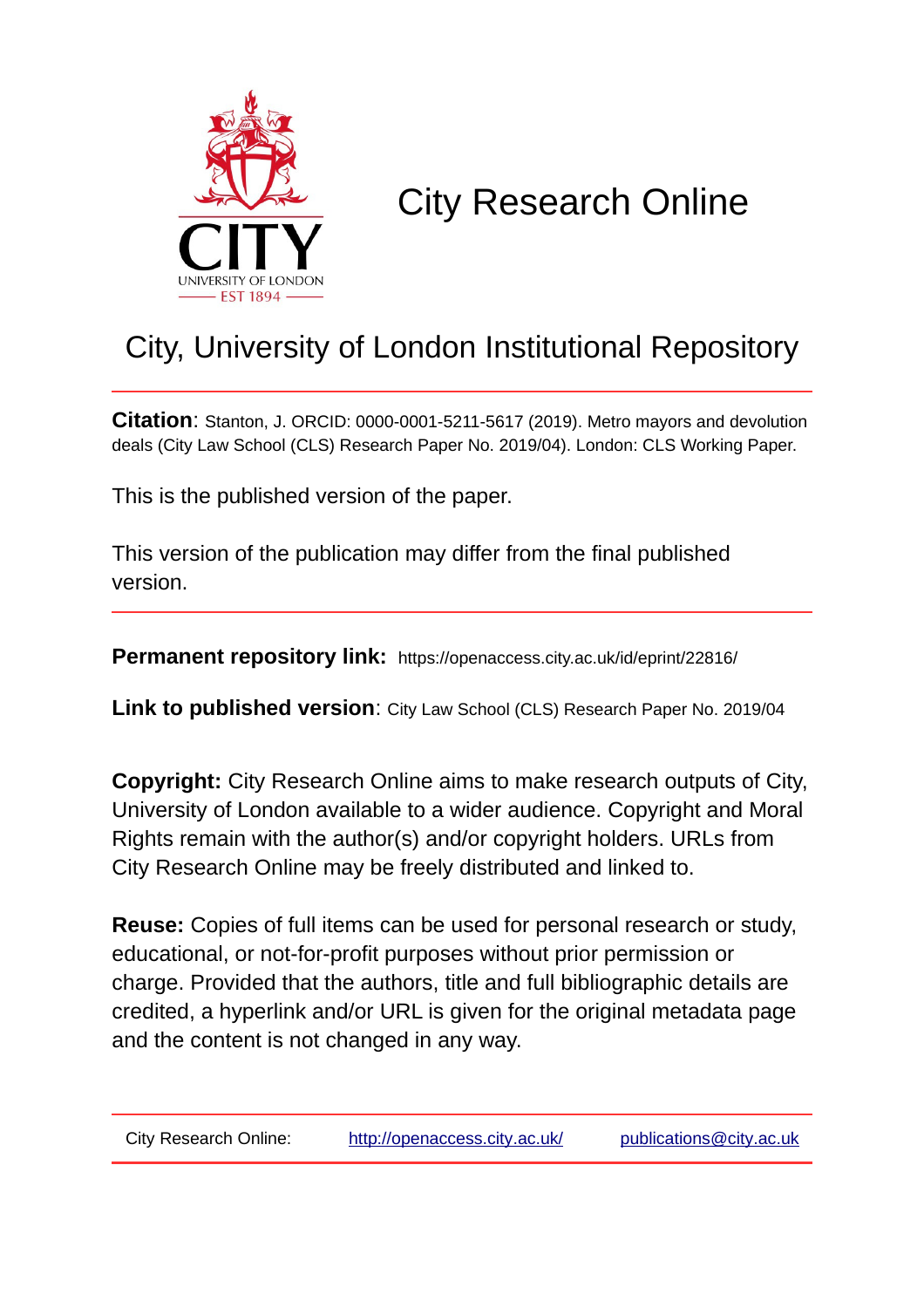

*City Law School Research Paper 2019/04*

**METRO MAYORS AND DEVOLUTION DEALS**

**John Stanton 20 September 2019**

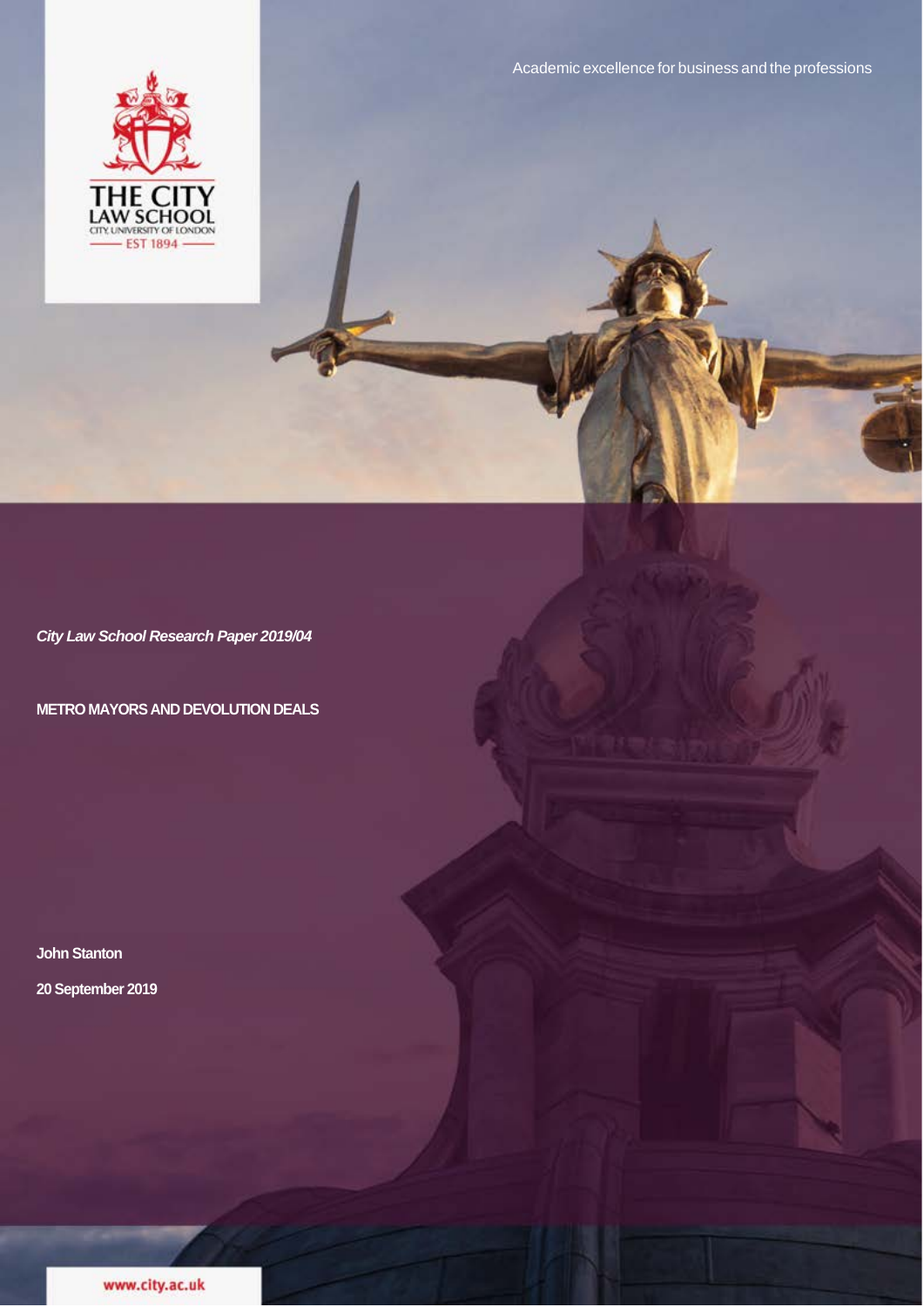#### John Stanton The City Law School

This text may be downloaded for personal research purposes only. Any additional reproduction for other purposes, whether in hard copy or electronically, requires the consent of the author(s). If cited or quoted, reference should be made to the name(s) of the author(s), the title, the number, and the working paper series

All rights reserved.

## © 2019

The City Law School Working Paper Series are published by The City Law School, City University London, Northampton Square, London, EC1V 0HB.

An index to the working papers in The City Law School Working Paper Series is located at: www.city.ac.uk/law/research/working-papers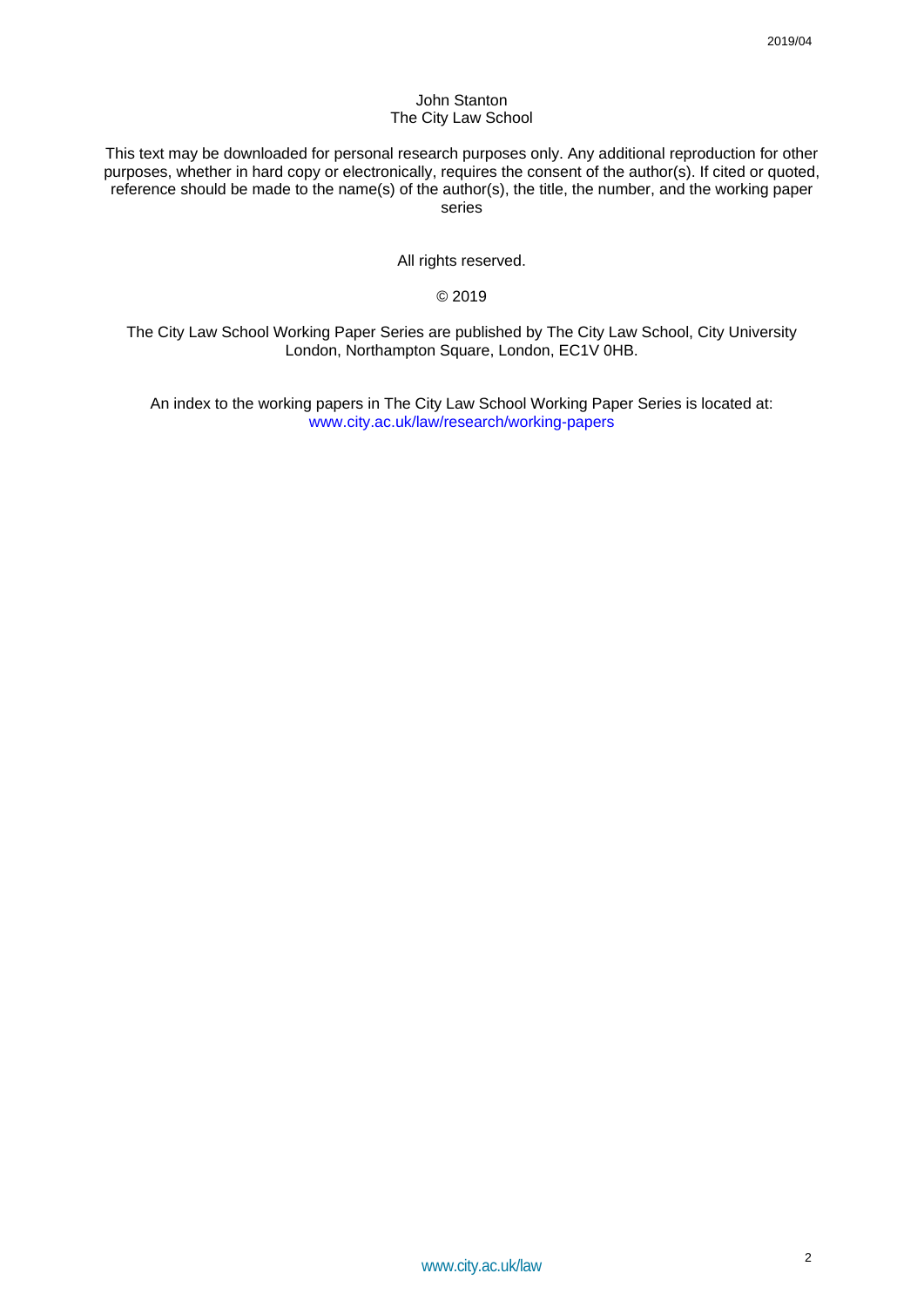#### **Metro-mayors and devolution deals: Democracy, accountability and localism**

John Stanton[\\*](#page-3-0)

ABSTRACT: This paper examines the recent trend in English local government to introduce directly-elected mayors. This is a relatively recent emergence, with the creation of the position of London Mayor in 2000 seeing the first such position. In the years following, however, the UK Government has made numerous attempts to introduce the model more widely across the country with little success. Despite the Government's case for the model, there is little popular democratic support and referendums have generally seen the model rejected. New reforms, though, in 2016 see the introduction of directly elected mayors at the Combined Authority level, these being introduced without referendums. This article examines the development of the model in England and offers an analysis.

KEYWORDS: Directly-Elected mayors; localism; democracy; accountability

## **1. Introduction**

On 4 May 2017, local elections were held across Britain. In total, 88 councils went to the polls, including all local authorities in Scotland and Wales, as well as County and Unitary Councils in England. In addition, though, mayoral elections also took place for the first time in six combined authority areas in England: Cambridgeshire and Peterborough; Greater Manchester; the Liverpool City Region; Tees Valley; West Midlands; and the West of England. The idea was that candidates appointed to those mayoral offices would serve as leaders for their respective combined authorities and be responsible for a range of broad and strategic policy fields relevant to their local areas. Though, as I will go on to explain, the powers and responsibilities of these mayors differs across these six regions, subject to the particular devolutionary deals that have been established, the objective has been that they 'will enjoy greater control over functions such as local transport, housing, skills and healthcare' than models established with council-level mayors.[1](#page-3-1)

These particular direct elections, and the creation of the mayoral positions that they represent, are the fruits of a Conservative Party localism agenda that stems from its time in Coalition Government with the Liberal-Democrats, and they are linked to wider policies and

<span id="page-3-0"></span> <sup>\*</sup> Senior Lecturer in Law, The City Law School, City, University of London, Northampton Square, London EC1V 0HB. Email: [john.stanton.1@city.ac.uk.](mailto:john.stanton.1@city.ac.uk)

<span id="page-3-1"></span><sup>1</sup> C Copus, M Roberts and R Wall, *Local Government in England: Centralisation, Autonomy and Control* (London: Palgrave Macmillan, 2017), p.130. That is, the mayors elected at council level, in contrast to the combined authority level.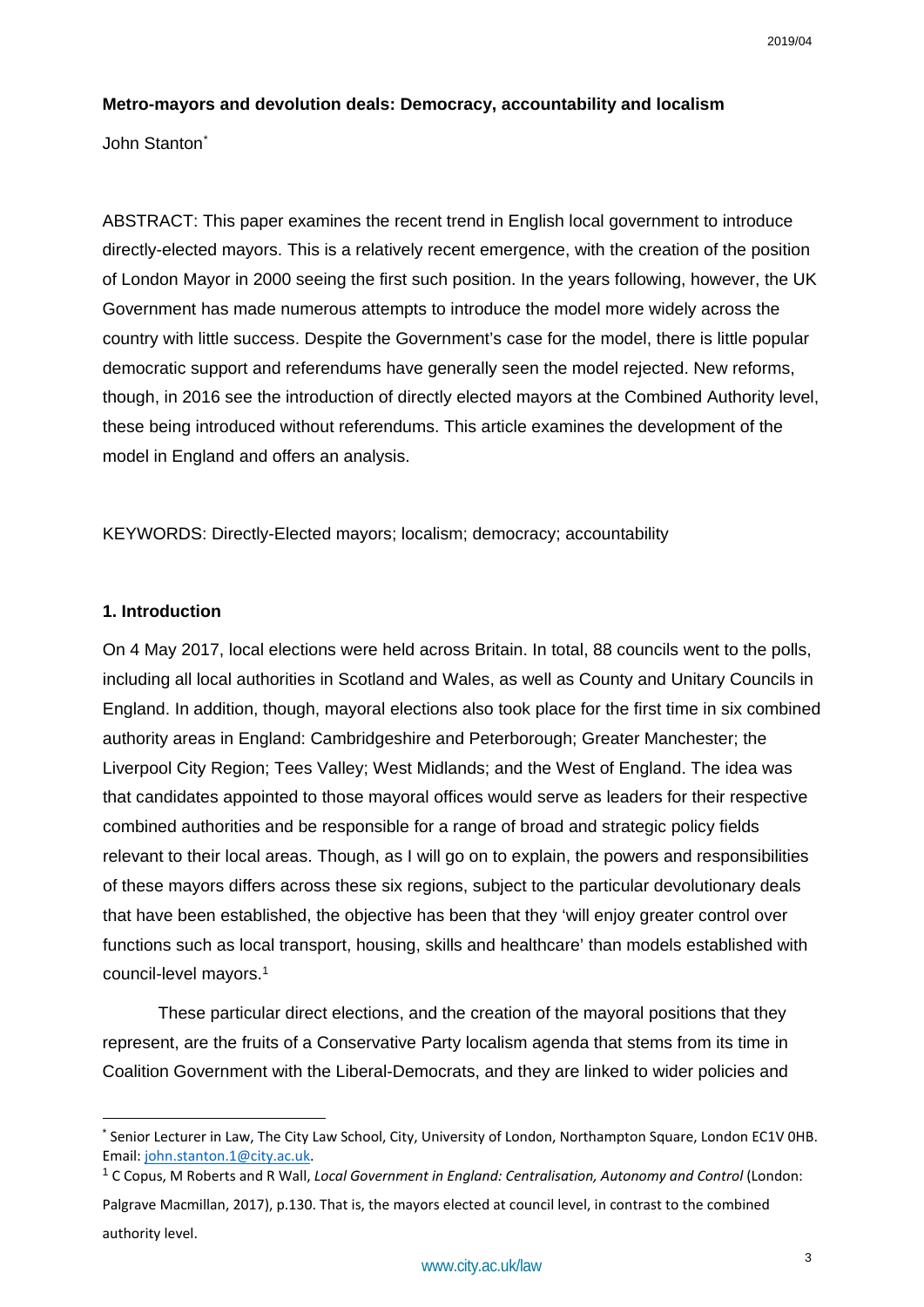initiatives including the desire to see a greater devolution of power to the local level and plans to strengthen the UK economy through the Northern Powerhouse initiative. The underlying legal and political framework, which I will explain more fully later, provides that councils that have come together to form a combined authority will have the opportunity to negotiate and agree deals with Whitehall for an increase in devolved power and authority, on the condition that they accept the leadership of a directly-elected mayor for the combined authority area. Though George Osborne pointed out in his Northern Powerhouse speech in May 2015, that no areas would be forced to implement the model of a directly-elected mayor,<sup>[2](#page-4-0)</sup> it was fairly clear from the policy that combined authorities wishing to take on further powers would have to adopt the model. He said: 'I will not impose a mayor on anyone, but nor will I settle for less'.<sup>[3](#page-4-1)</sup> Osborne's determination betrays a long-held government desire to see the widespread introduction of directly-elected mayors across local government in England, with the promise of further devolution in the event of their adoption perhaps being seen as an incentive. On this foundation, this paper seeks to examine the introduction of these metro-mayors and to analyse their potential contribution to local government in England, particularly from the point of view of enhancing devolution, improving democratic opportunity and strengthening accountability.

## **2. The development of elected mayors in England and their legal foundation**

Now, the idea of introducing directly-elected mayors in English local government was first mooted in the early 1990s. Michael Heseltine, then Secretary of State for the Environment in John Major's cabinet, 'floated the idea of introducing directly elected mayors in a government consultation paper'.[4](#page-4-2) It was not until the late-1990s, however, and the election of Tony Blair's New Labour Government that concrete proposals were set out and the first mayoral positions created. The emergence of elected mayors at this time took place in two waves. The first as part of New Labour's reform of government in London; the second as part of broader plans to modernise local government across the country. I want to look briefly at both of these, before then exploring more recent policies for introduction of the model.

## *2.1. The Mayor of London and the Greater London Authority Act 1999*

The Mayor of London was the first directly elected mayoral position in the country, and was created by the Greater London Authority Act 1999. Intended to fill the gap left by Thatcher's abolition of the Greater London Council in 1986, the plan was that there would be a new

<span id="page-4-0"></span> $2$  It is notable that referenda in recent years have historically rejected the model of a directly elected mayor.

<span id="page-4-1"></span><sup>&</sup>lt;sup>3</sup> HM Treasury and Rt Hon George Osborne, 'Chancellor on Building a Northern Powerhouse' (London: HM Government, 14 May 2015), available at: [https://www.gov.uk/government/speeches/chancellor-on-building-a](https://www.gov.uk/government/speeches/chancellor-on-building-a-northern-powerhouse)[northern-powerhouse.](https://www.gov.uk/government/speeches/chancellor-on-building-a-northern-powerhouse)

<span id="page-4-2"></span><sup>4</sup> R Hambleton and D Sweeting, 'U.S-Style Leadership for English Local Government?' (2004) 64(4) *Public Administration Review* 474 at 475, citing: Department of the Environment, *Local Government Review: The Internal Management of Local Authorities. A Consultation Paper* (London: HMSO, 1991). Also see: A Marsh, 'Is it time to put the dream of elected mayors to bed?' (2012) 40(4) *Policy & Politics* 607.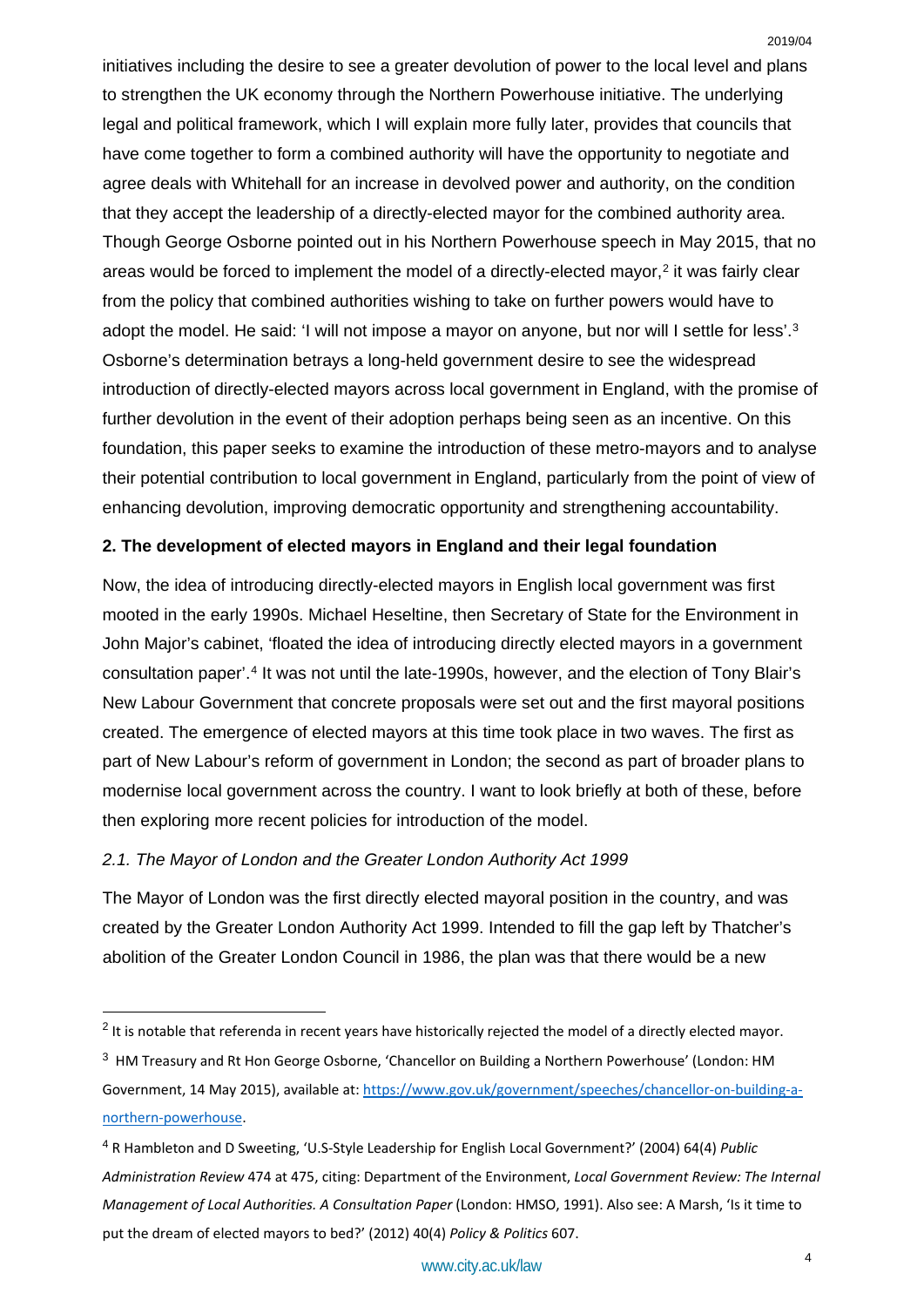institution for London-wide government, consisting of a directly elected mayor with responsibility for a range of broad, strategic areas. Following refinement of the proposals through a consultation paper and, later a White Paper,<sup>[5](#page-5-0)</sup> a referendum was held across the capital in May 1998, on the question of the proposed creation of an elected mayoral position and elected assembly. 72% of voters supported the new arrangements. Consequently, the Greater London Authority Act 1999 was enacted to establish a Greater London Authority, consisting of a Mayor of London and a 25-strong Assembly for London.<sup>[6](#page-5-1)</sup> Under the Act, the Mayor exercises certain executive powers, which 'relate primarily to aspects of transport (including Transport for London), certain matters in relation to health, culture, media and sport … housing, regeneration, economic development … planning and the environment. The Mayor and Assembly also have a role in the governance and provision of policing and fire and rescue services in London'.<sup>[7](#page-5-2)</sup> Alongside these powers, the 25 strong Assembly fulfils a scrutiny function, keeping the Mayor in check, particularly with regards to the budget. As the upper-tier of local government in the capital, the London Mayor provides broad, city-wide leadership and governance to Londoners, and whilst '[m]any of the powers enjoyed by the Mayor are in some way shared with the London Borough Councils',<sup>[8](#page-5-3)</sup> issues specific and peculiar to the individual boroughs are dealt with at the lower level.

#### *2.2. Directly elected mayors under the Local Government Act 2000*

The second strand through which we have seen the development of directly-elected mayors in England is rooted in legislation passed just 9 months after the Greater London Authority Act. The Local Government Act 2000 set out, in section 11, that '[t]he executive of a local authority must' adopt one of a potential three models of organisational arrangement.<sup>[9](#page-5-4)</sup> The first model offered was a directly-elected mayor with a cabinet executive appointed by the mayor; the second, an executive leader, elected by the local council members and supported by a cabinet appointed either by the leader or the council; and the third, a directly-elected mayor alongside a manager, appointed by the council members.<sup>[10](#page-5-5)</sup> This last model has since been abolished.

<span id="page-5-4"></span> $9$  Section 11(1), Local Government Act 2000.

<span id="page-5-5"></span><sup>10</sup> Section 11(2) – (4), Local Government Act 2000. Section 11(5) offers a further alternative in providing that the executive arrangements 'may take any such form as may be prescribed in regulations made by the Secretary of State'. The last of these models – elected mayor and manager was abolished under the Local Government and

<span id="page-5-0"></span> <sup>5</sup> *New Leadership for London* (1997) and *A Mayor and Assembly for London*, Cm 3897 (1998), Also see: I Leigh, *Law, Politics and Local Democracy* (Oxford: OUP, 2000), p.237

<span id="page-5-1"></span> $6$  Section 2(1)(a), Greater London Authority Act 1999.

<span id="page-5-2"></span><sup>7</sup> M Varney 'United Kingdom – Local government in England: Localism delivered?' in C Panara and M Varney (eds) *Local Government in Europe: The 'fourth level' in the EU multilayered system of governance* (Abingdon: Routledge, 2015) p 330, at p 343.

<span id="page-5-3"></span><sup>8</sup> M Varney 'United Kingdom – Local government in England: Localism delivered?' in C Panara and M Varney (eds) *Local Government in Europe: The 'fourth level' in the EU multilayered system of governance* (Abingdon: Routledge, 2015) p 330, at p 343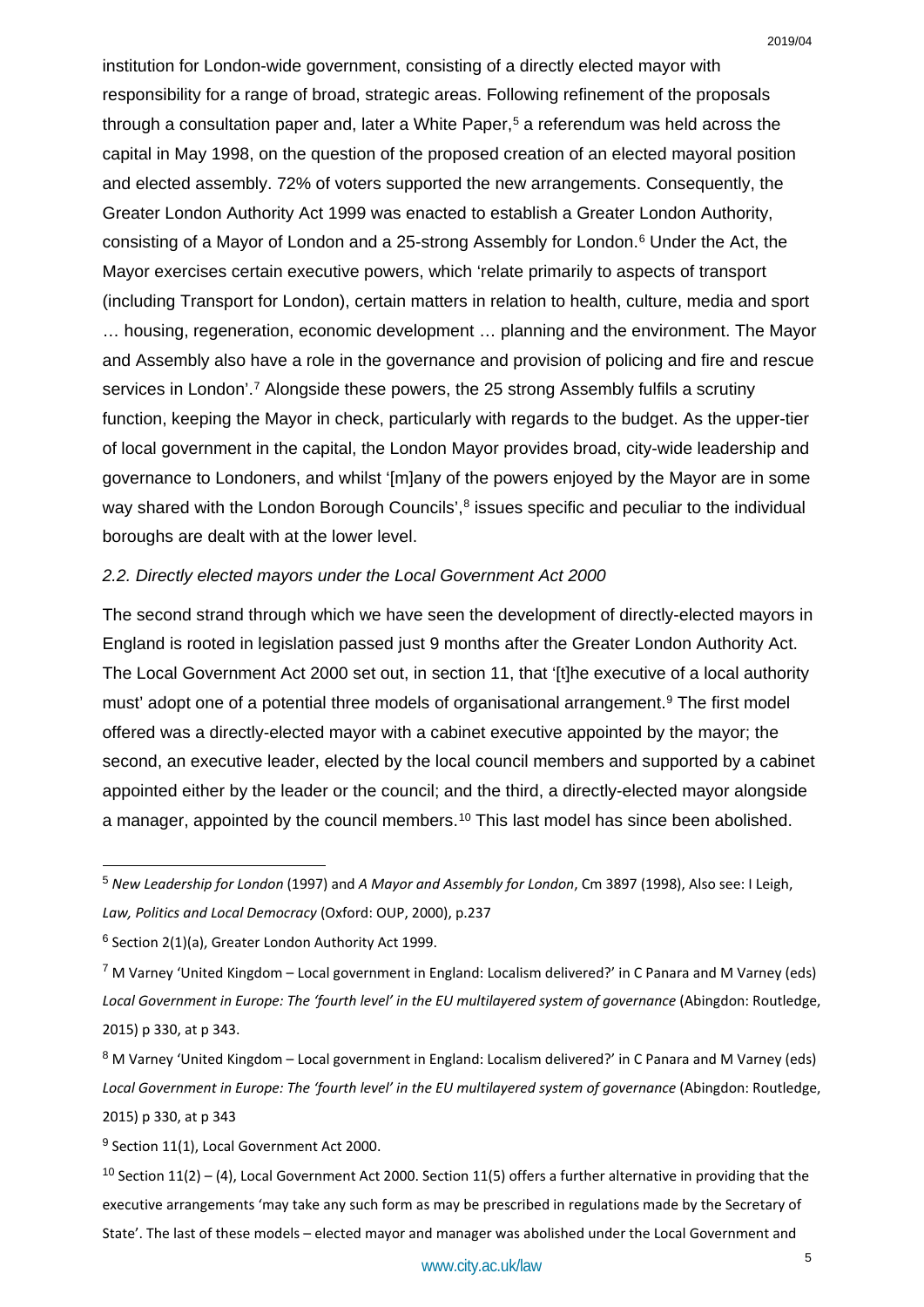The Act also provided, in section 26(2), that where a council wishes to move to a model consisting of a directly-elected mayor, a local referendum must be held.[11](#page-6-0) This is a discussion to which I shall return later.

These provisions of the 2000 Act, though, formed a part of New Labour's broader agenda, set out in the 1998 White Paper, which placed a particular emphasis on the modernisation of local government.<sup>[12](#page-6-1)</sup> Critical of the 'inefficient and opaque decision making' processes that stem from '[t]raditional committee structures', the White Paper's proposed creation of elected mayoral positions for individual councils<sup>[13](#page-6-2)</sup> was based on a desire to establish clearer and more accountable local political leadership.<sup>[14](#page-6-3)</sup> On this, it stated that:

'People often do not know who is really taking the decisions. They do not know who to praise, who to blame or who to contact with their problems. People identify most readily with an individual, yet there is rarely any identifiable figure leading the local community'.[15](#page-6-4)

Established through the provisions of the 2000 Act, therefore, The office of mayor was intended to provide a single point of leadership, clearly identifiable and more readily accountable for the actions and decisions of the local council.

In clarifying these new models of local leadership, the government also made provision for these new mayors to enjoy powers and responsibilities appropriate to their level of leadership and prominence, though these differed slightly depending on the particular arrangements in force. Where there is a Mayor and Cabinet model, for instance, 'the elected mayor … [is] responsible for providing political leadership, proposing the policy framework and a budget of the council, and taking executive decisions within that framework'.[16](#page-6-5) The mayor, under these arrangements, works closely with both the council – who must approve the policy framework and the budget – and the Cabinet, the members of which are appointed by the mayor from the council membership.<sup>[17](#page-6-6)</sup> By contrast, under the now abolished arrangements in which a Mayor functioned alongside a Council Manager, there was 'a clear split between the Mayor, who … [was] responsible for overall political leadership and proposing the broad policy framework of the councils, and the Council Manager, who … [was] appointed by the council

<u>.</u>

Public Involvement in Health Act 2007. Stoke-on-Trent had been the only council to go for that model, but had held a second referendum rejecting the mayoral model and reverting the leader and executive cabinet model.

See, for further discussion on this[, http://nrl.northumbria.ac.uk/11821/1/JF\\_HE\\_P\\_and\\_P\\_Bristol\\_2012.pdf](http://nrl.northumbria.ac.uk/11821/1/JF_HE_P_and_P_Bristol_2012.pdf)

<span id="page-6-0"></span><sup>11</sup> Section 26 and 27, Local Government Act 2000

<span id="page-6-1"></span><sup>12</sup> See: DETR, *Modern Local Government - In Touch with the people* (White Paper, CM 4014, 1998).

<span id="page-6-2"></span><sup>&</sup>lt;sup>13</sup> As opposed to combined authorities, below

<span id="page-6-3"></span><sup>14</sup> Modern Local Government: In Touch with the people, para. 3.1

<span id="page-6-4"></span><sup>15</sup> *Modern Local Government: In Touch with the people,* para. 3.7

<span id="page-6-5"></span><sup>16</sup> I Leigh, *Law, Politics and Local Democracy* (Oxford: OUP, 2000), p.240

<span id="page-6-6"></span><sup>17</sup> See: I Leigh, *Law, Politics and Local Democracy* (Oxford: OUP, 2000), p.240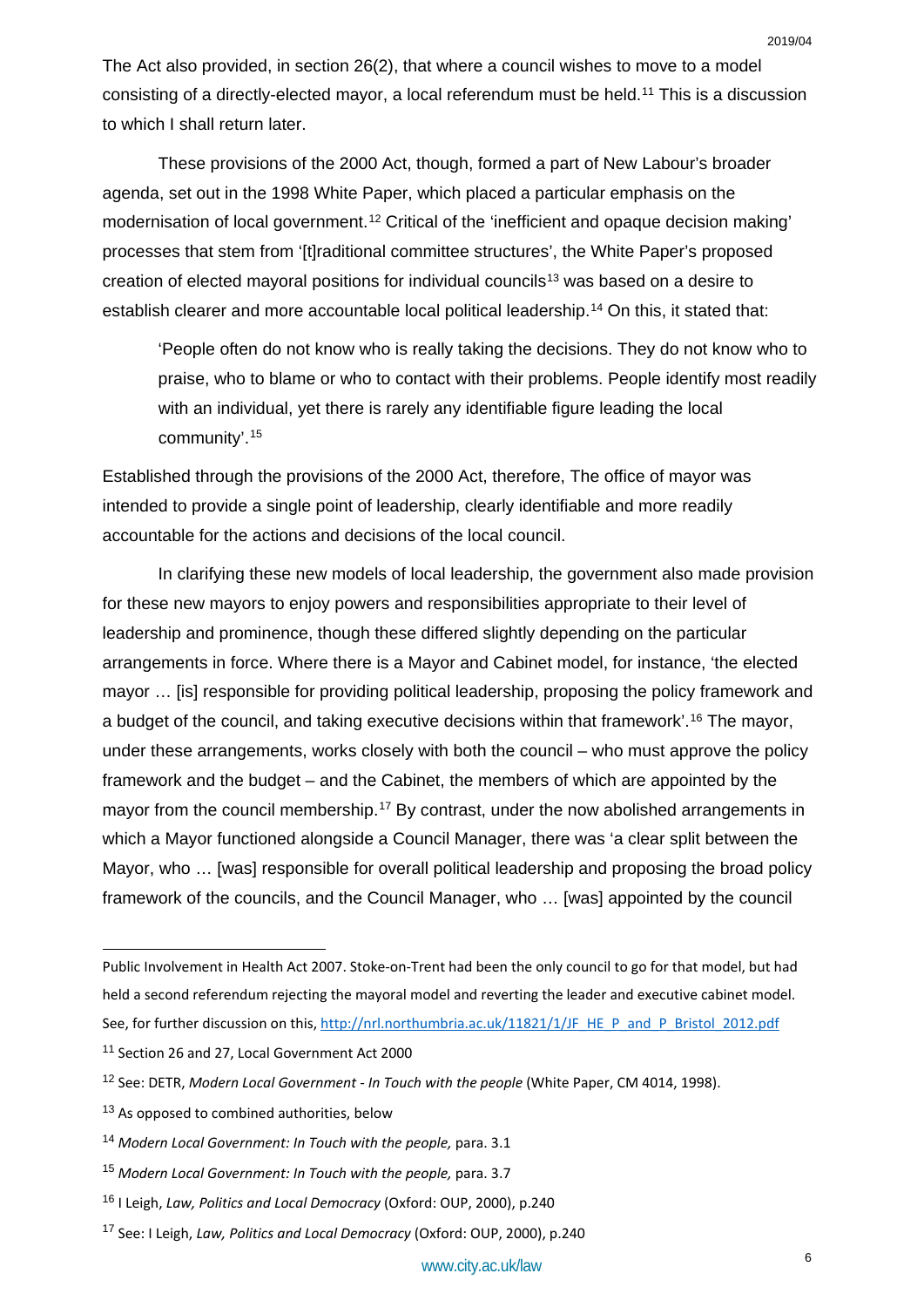and [had] a central role in developing and implementing policy and the budget under the guidance of the Mayor'.[18](#page-7-0) Legislation, therefore, not only set out a firm basis on which directly elected mayors could be adopted as part of a councils' institutional arrangements, potentially providing clear and accountable political leadership, but it also afforded them powers and responsibilities relative to that position of leadership.

Despite the government's efforts and clear desire to see elected mayors across local government in England, however, there has generally been very limited take up since the 2000 Act came into force. As the discussion below will further consider.

To this end, and in view of ongoing central desire to see elected mayors across local government, central government has, since 2000, twice amended the process through which mayors can be appointed to individual local authorities as I now explain.

## *2.3. Increasing pressure: The Local Government and Public Involvement in Health Act 2007 and the Localism Act 2011*

First, and 'due no doubt to a series of negative referendum votes', <sup>[19](#page-7-1)</sup> the Local Government and Public Involvement in Health Act 2007 made provision for the creation of directly-elected mayors without the need for a public vote, such a model being capable of adoption by council resolution instead. Section 64 of the Act amended the 2000 Act to the effect that whilst a council wishing to change its executive arrangements must 'take reasonable steps to consult the local government electors' and *may* hold a referendum, 'a resolution of a local authority is required in order for the authority to make a change in governance arrangements', this now being the only stipulated requirement.<sup>[20](#page-7-2)</sup> Despite this move to permit adoption of the directly elected mayoral model without a referendum, only two positions have been created in this way – in Leicester in 2011 and Liverpool in 2012.

Secondly, and demonstrating the level of cross-party support for the model of directlyelected mayors, the Conservative – Liberal Democrat Coalition Government made further provision for the adoption of elected mayors in legislation that this time left it up to the Secretary of State to decide whether a referendum should be held on the issue, taking the matter outside councils' hands. As part of a broader government policy that included the Big Society initiatives and schemes for economic devolution, the Coalition pursued the objective of

<span id="page-7-0"></span> <sup>18</sup> I Leigh, *Law, Politics and Local Democracy* (Oxford: OUP, 2000), p.240

<span id="page-7-1"></span><sup>&</sup>lt;sup>19</sup> John Fenwick, 'The Government's failure to hold a referendum on the creation of a directly elected mayor for Greater Manchester may undermine the legitimacy of this important new office' (Democratic Audit UK) , available at: [http://eprints.lse.ac.uk/63407/1/democraticaudit.com-](http://eprints.lse.ac.uk/63407/1/democraticaudit.com-The%2520Governments%2520failure%2520to%2520hold%2520a%2520referendum%2520on%2520the%2520creation%2520of%2520a%2520directly%2520elected%2520mayor%2520for%2520Greater%2520.pdf)

[The%20Governments%20failure%20to%20hold%20a%20referendum%20on%20the%20creation%20of%20a%20di](http://eprints.lse.ac.uk/63407/1/democraticaudit.com-The%2520Governments%2520failure%2520to%2520hold%2520a%2520referendum%2520on%2520the%2520creation%2520of%2520a%2520directly%2520elected%2520mayor%2520for%2520Greater%2520.pdf) [rectly%20elected%20mayor%20for%20Greater%20.pdf.](http://eprints.lse.ac.uk/63407/1/democraticaudit.com-The%2520Governments%2520failure%2520to%2520hold%2520a%2520referendum%2520on%2520the%2520creation%2520of%2520a%2520directly%2520elected%2520mayor%2520for%2520Greater%2520.pdf)

<span id="page-7-2"></span><sup>20</sup> Sections 33E (6) and (7) and 33F, Local Government Act 2000, as amended by Section 62, Local Government and Public Involvement in Health Act 2007.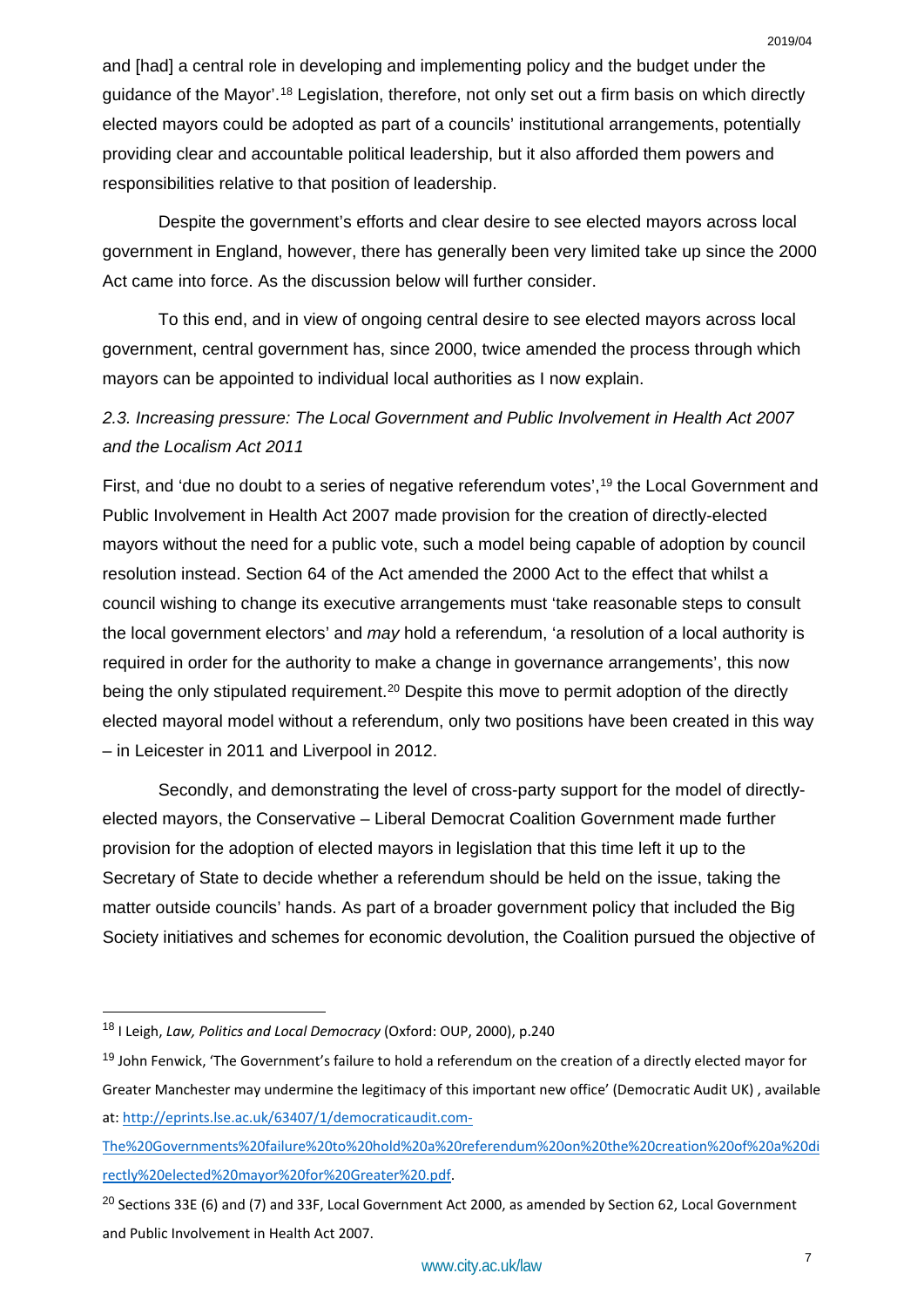establishing elected mayors in the 12 largest cities in England.<sup>[21](#page-8-0)</sup> To this end, the Localism Act 2011 provided that '[t]he Secretary of State may by order make provision requiring every local authority, or every local authority within a description of authority specified in the order, to hold a referendum on whether they should have a relevant type of governance arrangements'.<sup>[22](#page-8-1)</sup> Using this power, and giving effect to the aforementioned policy to introduce the model across England's largest cities, 10 referendums were planned across the country.[23](#page-8-2) Despite the government's fresh approach, however, it was a similar story to before; an inherent lack of local public interest and support for the model giving rise to just one new mayor through this route, in Bristol.

## *2.4. Metro-mayors, the Northern Powerhouse and the Cities and Local Government Devolution Act 2016*

It is with the overwhelming rejection of directly elected mayors in the 2012 referendums that our consideration of the third and final strand of their introduction in English local government begins. As part of the aforementioned referendums on the question of whether the 12 largest cities in England should adopt directly-elected mayors, the City of Manchester, like 9 other cities, voted no. The area that here voted against a mayor was Manchester City Council, a Metropolitan District Council, providing governance to the city centre itself.<sup>[24](#page-8-3)</sup> Whitehall's desire for further devolution, however, particularly as a means of strengthening the North of England and bridging the economy gap between the north and the south, did not abate. Indeed, the Government's localism agenda sought to pursue this objective through an alternative method.

In November 2014, the then Chancellor of the Exchequer, George Osborne, announced that a deal had been struck with the leaders of Greater Manchester's 10 local councils – which together form the Greater Manchester Combined Authority – to the effect that the wider city would get its own directly-elected mayor and enjoy a range of newly devolved powers as a

<span id="page-8-0"></span><sup>&</sup>lt;sup>21</sup> DCLG. 'What can a mayor do for your city?' (HM Government, 2012), available:

[https://www.gov.uk/government/uploads/system/uploads/attachment\\_data/file/11787/2066972.pdf.](https://www.gov.uk/government/uploads/system/uploads/attachment_data/file/11787/2066972.pdf) Also see: M Varney 'United Kingdom – Local government in England: Localism delivered?' in C Panara and M Varney (eds) *Local Government in Europe: The 'fourth level' in the EU multilayered system of governance* (Abingdon: Routledge, 2015) p 330, p 343.

<span id="page-8-1"></span><sup>&</sup>lt;sup>22</sup> Section 9ME, Local Government Act, inserted by Sch. 2, Localism Act 2011. Also see: M Varney 'United Kingdom – Local government in England: Localism delivered?' in C Panara and M Varney (eds) *Local Government in Europe: The 'fourth level' in the EU multilayered system of governance* (Abingdon: Routledge, 2015) p 330, p 343.

<span id="page-8-2"></span><sup>&</sup>lt;sup>23</sup> In Birmingham, Bradford, Bristol, Coventry, Leeds, Manchester, Newcastle Upon Tyne, Nottingham, Sheffield and Wakefield. It was intended that Liverpool would also have a referendum under this power, however, before one was ordered by the Secretary of State, Liverpool Council had already voted in favour of a mayor under the aforementioned power in the 2007 Act.

<span id="page-8-3"></span> $^{24}$  It is notable that, elsewhere across Greater Manchester, Bury also voted against an elected mayor in a referendum held in July 2008, whilst Salford voted in favour of a mayor in January 2012.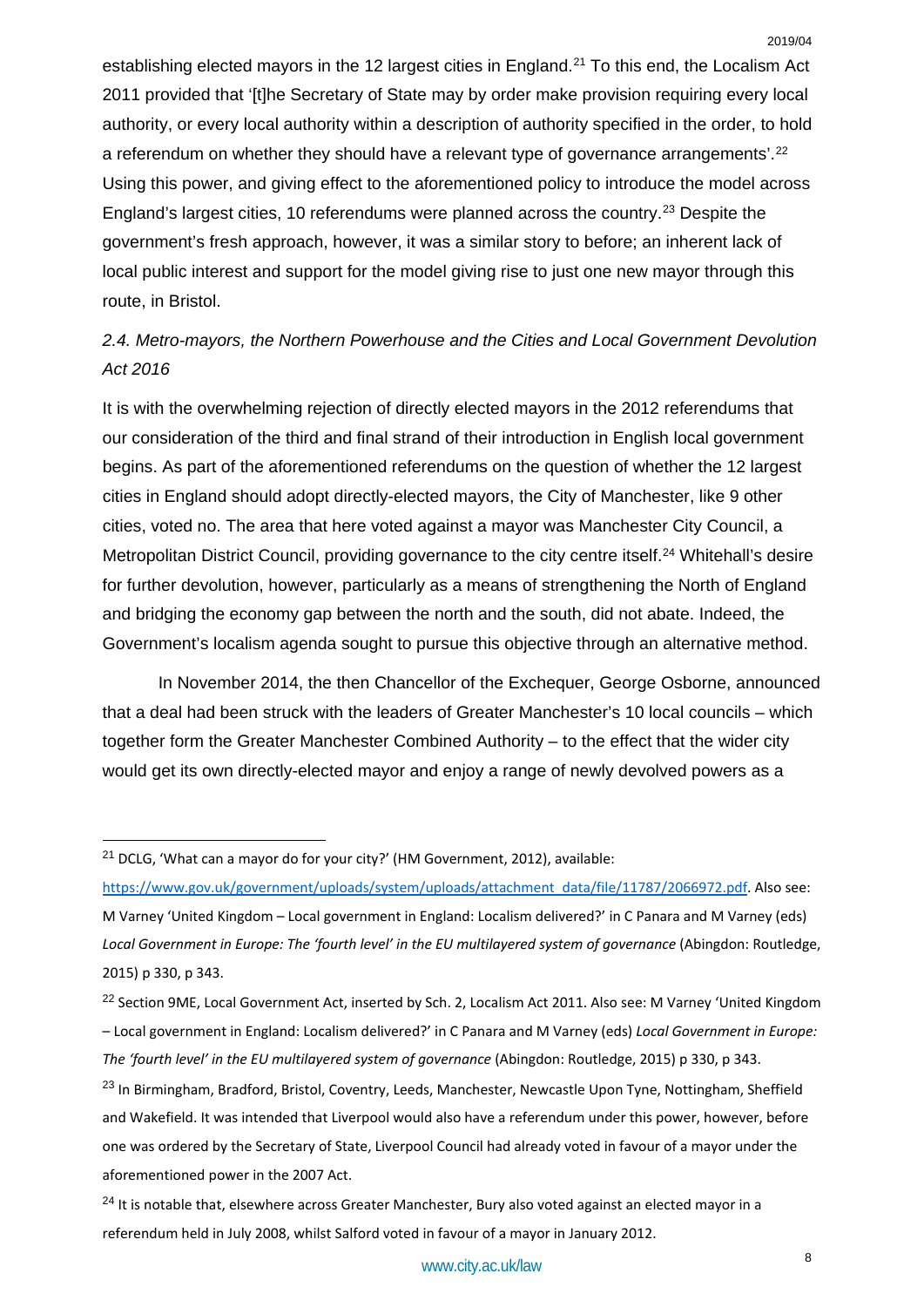result.[25](#page-9-0) An interim mayor was appointed in 2015, pending the aforementioned mayoral elections that took place on 4 May 2017, and following which former Labour MP, Andy Burnham, took office as Manchester's elected mayor. This deal in Manchester, though, formed a key step in establishing, more broadly, what has come to be termed the Northern Powerhouse policy. Exemplified by the deal already struck in Manchester, this was predicated on the 'radical devolution' of power to combined authority areas (predominantly in the north of England), on the condition that that authority agreed to adopt the leadership of a directly-elected mayor.<sup>[26](#page-9-1)</sup> Since November 2014, and following the example set by the Greater Manchester Combined Authority, further deals have been struck across other parts of the country, and indeed, despite the parameters within which Osborne's policy was initially framed, it has not been limited to the north of England. These deals, therefore, involve the establishment of a fresh approach to the adoption of elected mayors in English local government, one based on a model that involves mayors overseeing broader geographical areas – typically city-regions – and, in theory at least, enjoying a greater devolution of power as a result. The legal foundation, on the basis of which these mayors have since been elected and the devolution deals struck, is contained within the Cities and Local Government Devolution Act 2016, the significance of which is noted by Copus, Roberts and Wall, who state that:

'The Cities and Local Government Devolution Act 2016 provides for a new variant to the mayoral model that currently exists in England in that elected mayors of combined authorities will enjoy greater control over functions such as local transport, housing, skills and healthcare than could be hoped for by the existing council elected mayors, Indeed, elected mayors already existing have broadly the same powers and responsibilities as indirectly elected council leaders – the new combined authority mayors will have powers far in excess of a council leader'.[27](#page-9-2)

The powers of these new mayors, therefore, true to the underlying policy on which they are based, are significantly greater in comparison to mayors of individual local councils previously established under earlier legislation. Whilst punctuated by rather piecemeal and complex reforms, the persistent desire of central government to see the directly-elected mayoral model introduced across local government in England is evident from this mapping out of the historical development of the model and the different ways in which it has been adopted. Directly-elected mayors, though, continue to divide and their wider adoption across local

<span id="page-9-0"></span><sup>&</sup>lt;sup>25</sup> HM Treasury and the Rt Hon George Osborne, 'Manchester to get directly elected Mayor' (HM Government, 3 November 2014), available:<https://www.gov.uk/government/news/manchester-to-get-directly-elected-mayor>

<span id="page-9-1"></span><sup>&</sup>lt;sup>26</sup> HM Treasury and Rt Hon George Osborne, 'Chancellor on Building a Northern Powerhouse' (London: HM Government, 14 May 2015), available at: [https://www.gov.uk/government/speeches/chancellor-on-building-a](https://www.gov.uk/government/speeches/chancellor-on-building-a-northern-powerhouse)[northern-powerhouse.](https://www.gov.uk/government/speeches/chancellor-on-building-a-northern-powerhouse)

<span id="page-9-2"></span><sup>27</sup> C Copus, M Roberts and R Wall, *Local Government in England: Centralisation, Autonomy and Control* (London: Palgrave Macmillan, 2017), p.130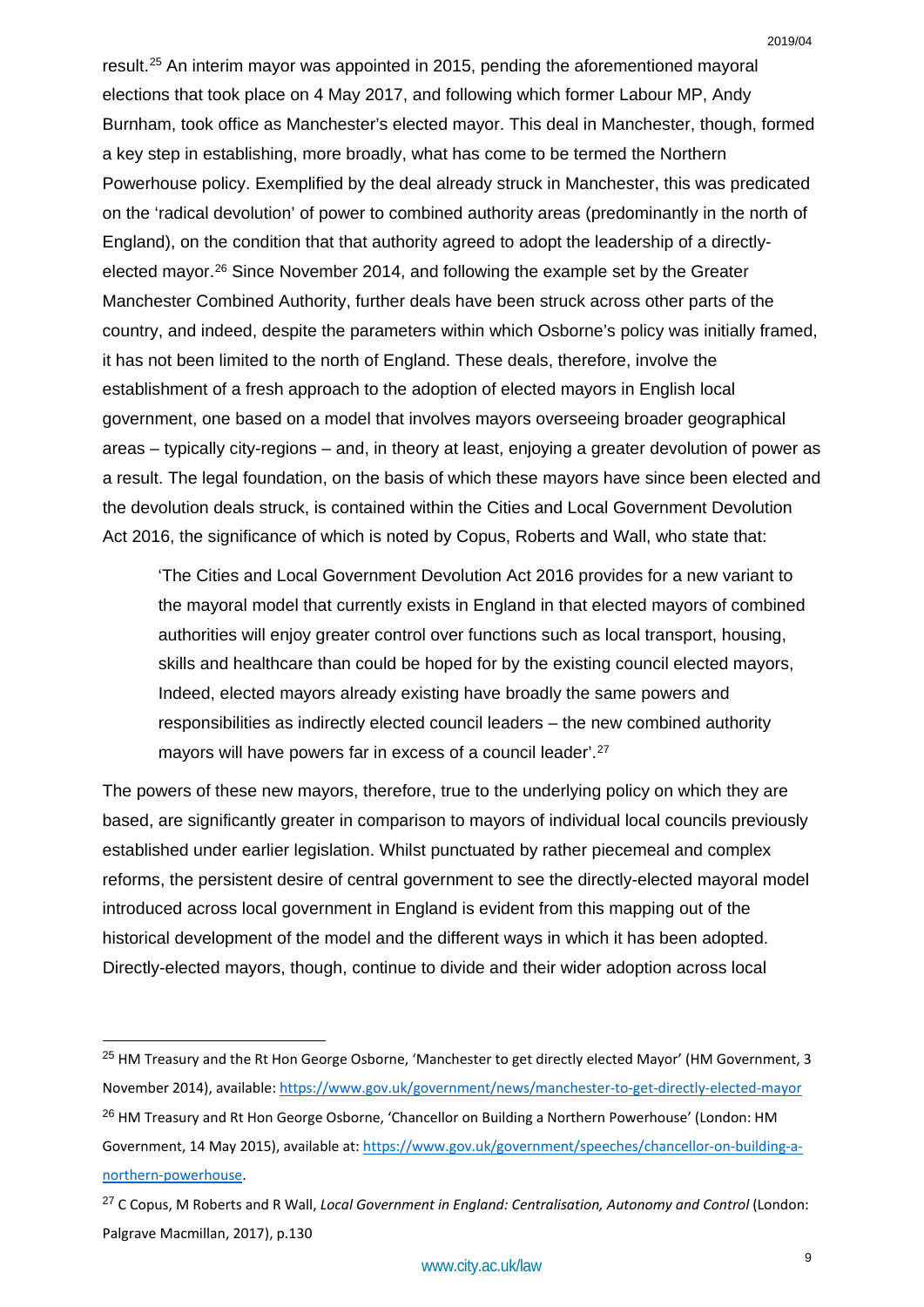government in England, whilst motivated by ostensibly valuable considerations, remains problematic, as I now go on to explain.

## **3. A critical analysis of England's directly-elected mayors: Accountability, transparency and strong-leadership**

There are, however, a number of problems and issues with this model of directly-elected mayors as it currently operates in England.

## *3.1. Lack of democratic support and referendums*

First, and foremost, is the weak democratic support that underpins arrangements predicated on a directly-elected mayor. It is a model that persists and that is continually promoted by central government even though citizens across the country have, on numerous occasions rejected its adoption through various referendums. Whitehall wants these mayors; the public, it seems, does not.

## (a) Referendum results

As I've already explained, a recurring feature of the establishment of the directly-elected mayoral model – particularly during the early days – was the holding of a local referendum to seek support for the proposed arrangements. Indeed, going further than merely requiring a referendum to be held, the 2000 Act seemingly gave to local people a directing say in the process, requiring councils to respect the wishes of its citizens, as reflected in a referendum.[28](#page-10-0)

Despite the 2000 Act's provisions, however, very few referendums were held under the Act, with a minority of these actually resulting in councils adopting a model consisting of a directly-elected mayor.[29](#page-10-1) This not only reflects a reluctance on the part of local councillors to embrace the elected mayoral position, but also a widespread lack of democratic support amongst local people to endorse its introduction. Indeed, even if we factor in aforementioned changes introduced under the Localism Act 2011, empowering the Secretary of State to require a given council 'to hold a referendum' on the mayoral question,<sup>[30](#page-10-2)</sup> the figures still reflect this overwhelming lack of local governmental and public support. Between May 2001 and October 2016, 54 referendums were held across England on the question of whether elected mayors should be adopted as part of local governmental arrangements. Of these, only 16

<span id="page-10-0"></span> <sup>28</sup> Sections 27(7) and (8), Local Government Act 2000

<span id="page-10-1"></span><sup>&</sup>lt;sup>29</sup> M Varney 'United Kingdom – Local government in England: Localism delivered?' in C Panara and M Varney (eds) *Local Government in Europe: The 'fourth level' in the EU multilayered system of governance* (Abingdon: Routledge, 2015) p 330, at p 343

<span id="page-10-2"></span><sup>&</sup>lt;sup>30</sup> Section 9ME, Local Government Act, inserted by Sch. 2, Localism Act 2011. Also see: M Varney 'United Kingdom – Local government in England: Localism delivered?' in C Panara and M Varney (eds) *Local Government in Europe: The 'fourth level' in the EU multilayered system of governance* (Abingdon: Routledge, 2015) p 330, p 343.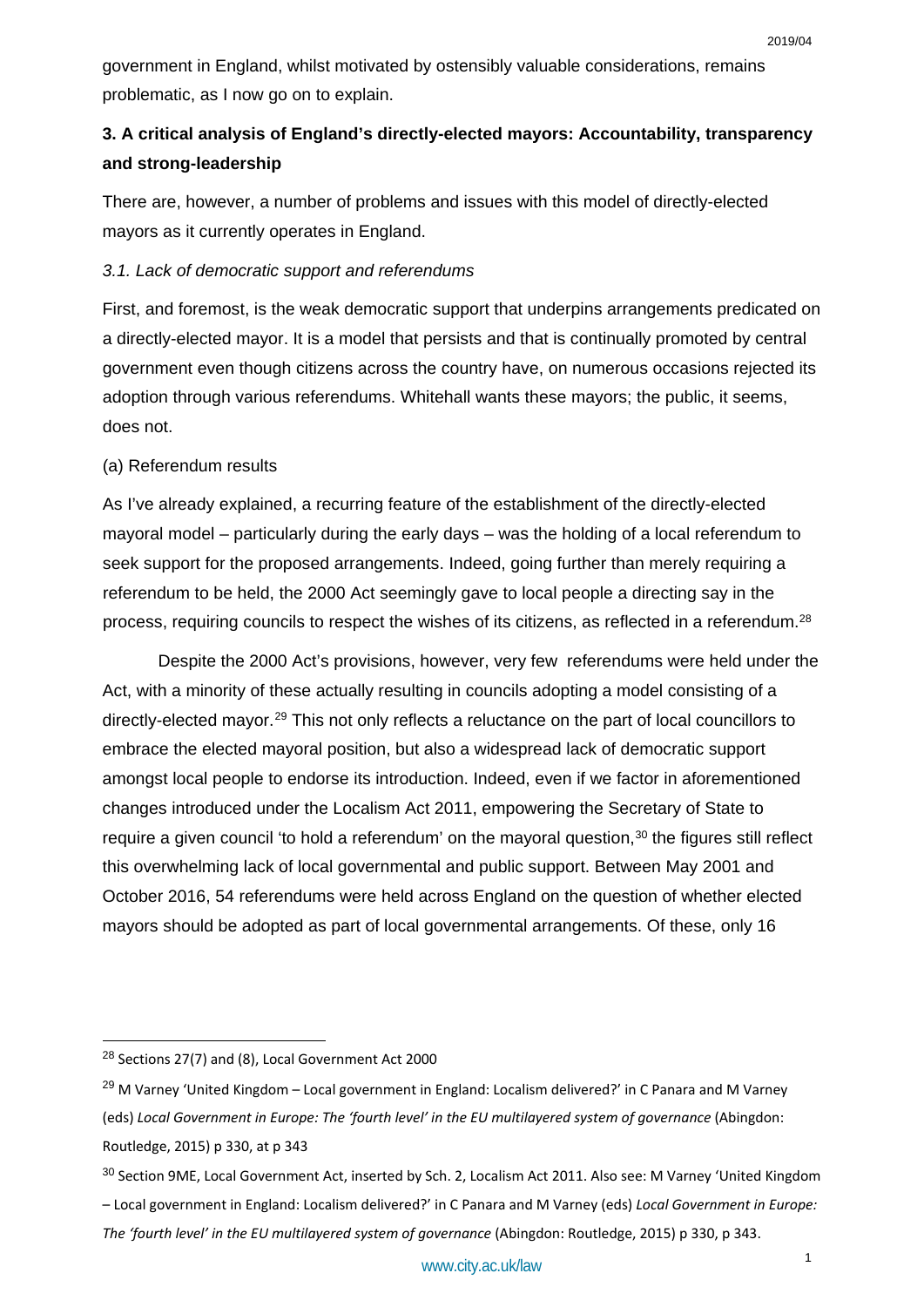resulted in a vote in favour of the model.<sup>[31](#page-11-0)</sup> Indeed, and in the years that followed, there have been second referendums in 6 areas on the question of whether the model should be retained,<sup>[32](#page-11-1)</sup> with three of these subsequently deciding to abolish the elected mayoral position and revert to an executive leader model.<sup>[33](#page-11-2)</sup> The public view on the matter, therefore, is abundantly clear. Citizens are not generally in favour of local governmental arrangements consisting of a directly-elected mayor. A consequence of this poor democratic support for the model is that, despite strong and persistent governmental encouragement, very few councils in England include a directly-elected mayor. Indeed, if we take into consideration the aforementioned position in London, and the mayors created in Liverpool and Leicester without a referendum, before the 4<sup>th</sup> May this year, of over 300 local authorities in England, only 19 have at some point adopted one of these mayors.

## (b) Turnouts

Putting aside the evident lack of support from local people and local councils, however, concerns for the democratic legitimacy of these positions is yet more deep rooted. The turnout at both referendums and elections in respect of elected mayors is notably poor and perennially low.

In London, for instance, turnout for the first mayoral referendum in 1998 was only 34.1% (the same as the turnout for the first election held in May 2000). Moreover, of all the referendums held on the question since 2001, the highest turnout was recorded in West Devon in 2002 when just 42% of the electorate participated. $34$  The lowest has been recorded in both Sunderland in 2001 and Ealing in 2002 when just 10% of the electorate took part. And it's a similar story with elections. In London, in 2008, when the established and well-known mayor, Ken Livingstone, stood against popular candidate Boris Johnson, less than half (45.3%) of eligible Londoners voted in the election. Elsewhere, and outside London, over the years, turnout has got as high as 42.3%, recorded in North Tyneside in 2002, and as low as 18.5% in Mansfield in the same year.<sup>[35](#page-11-4)</sup> Even on May  $4<sup>th</sup>$  this year, at the prominent metro-mayor elections, the highest turnout – in Cambridgeshire and Peterborough – was 32.9%, with the lowest – in Tees Valley – just 21%.Turnout at both mayoral referendums and elections, therefore, does not corroborate suggestions that moves to this particular model of local leadership is one that inspires local public interest in democracy. It is clearly not a widely supported model. Indeed, as Rallings, Thrasher and Cowling commented in the aftermath of

<span id="page-11-0"></span> <sup>31</sup> Watford, Doncaster, Hartlepool, Lewisham, Middlesbrough, North Tyneside, Newham, Bedford, Hackney, Mansfield, Stoke-on-Trent, Torbay, Tower Hamlets, Copeland, BristolSalford.

<span id="page-11-1"></span><sup>32</sup> Middlesbrough, Hartlepool, Doncaster, North Tyneside, Torbay and Stoke-on-Trent.

<span id="page-11-2"></span><sup>33</sup> Stoke-on-Trent and Hartlepool, with Torbay voting in 2016. The abolition here will take place in 2019.

<span id="page-11-3"></span><sup>&</sup>lt;sup>34</sup> Higher turnouts have been recorded on a few occasions, though these were when the referendum coincided with a general election.

<span id="page-11-4"></span><sup>35</sup> See: C Rallings, M Thrasher and D Cowling, 'Mayoral referendums and elections revisited' 9(1) *British Politics* 2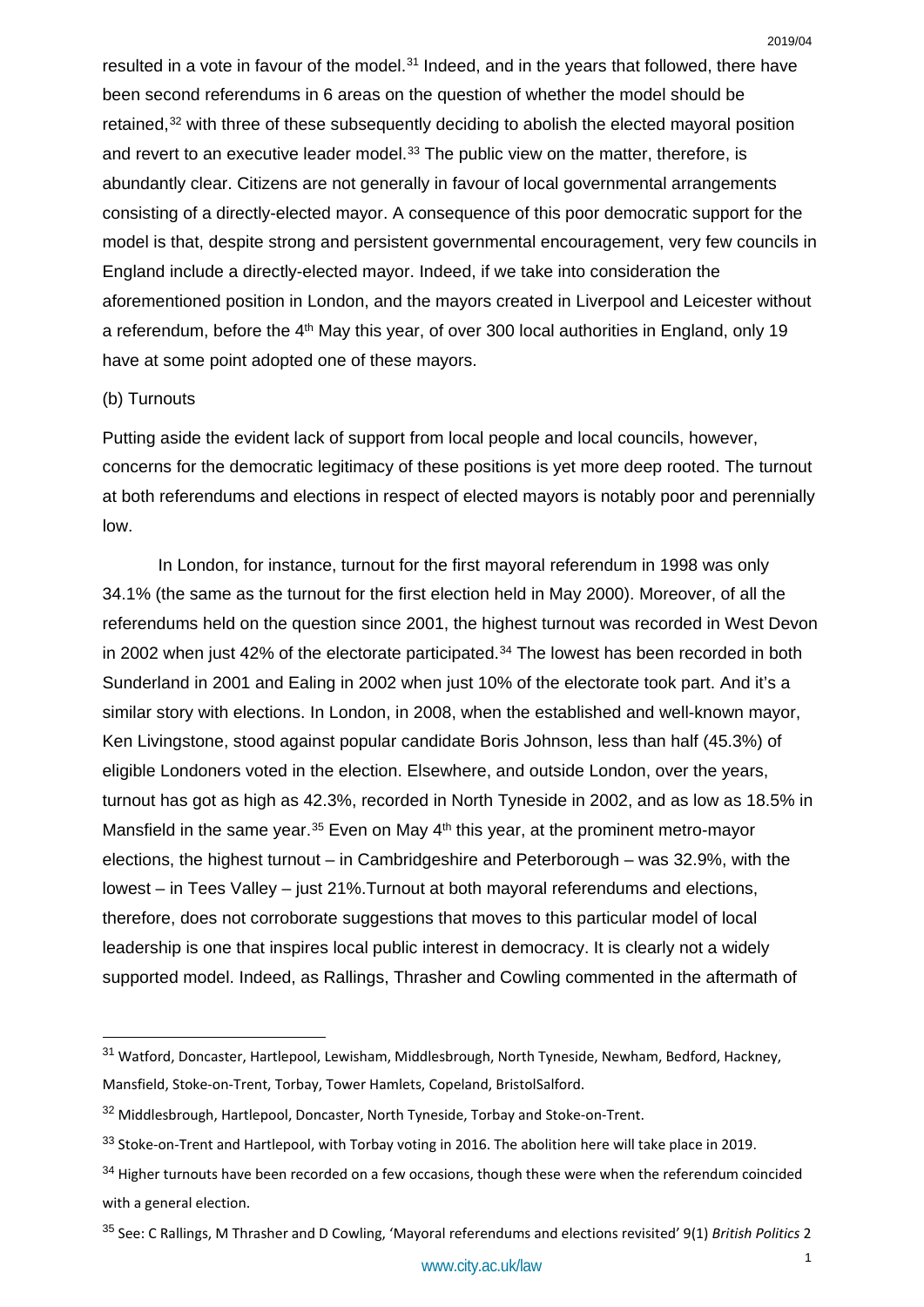the first wave of referendums in 2001 / 2002, the fact that, on occasion, 'a mere one in four electors is sufficiently engaged in the process to turn out to vote … is hardly an auspicious start to an institution that is intended to strengthen accountability and enhance local democracy'.<sup>[36](#page-12-0)</sup>

## (c) No referendums at all?

In view of the various statistics showing weak democratic support for the elected mayoral model, it is hardly surprising that the government has sought to explore ways in which positions can be created without widespread endorsement from local people. Whereas the establishment of mayors in London and under the Local Government Act 2000 was – save for the aforementioned examples of Liverpool and Leicester – dependent on the support of local people expressed through a referendum; at the heart of the Northern Powerhouse policy expounded by Osborne are devolution deals, struck between representatives of Whitehall and local councillors, behind closed doors and without the democratic support of local people. In the six regions that elected mayors on May 4<sup>th</sup>, none of these came as a result of any referendum.

This shows that, despite a clear public view on the matter, Central Government has remained determined to push for the introduction of mayors, now simply resorting to measures that bypass popular endorsement and permit the model to be established on the centre's terms rather than on the initiative of local democratic mechanisms. There is an argument to be made, therefore, that these new mayors are merely indicative of continuing centralism and less about empowering local government and imbuing it with a sense of strong, local leadership, and more about strengthening the top-down approach to local government and Whitehall's stronghold on local council operation. Indeed, this is a view seemingly echoed by Copus, Roberts and Wall, who state that:

'The deals agreed to date and the top-down negotiation process have demonstrated that the bespoke element of devolution is certainly lacking and that what has emerged, rather than bespoke deals, are a set of agreements which reflect the broad policy objectives of central government. The process for negotiating devolved powers with Whitehall departments has shown the existence of continued reluctance of the civil service to trust local government and to relinquish their power and role over policy areas which they see as central to a national programme. Moreover, the reluctance to devolve genuinely means that central departments are having significant influence in shaping the devolution deals, thus ensuring they maintain a shape that suits a central objective … the evidence so far suggests that the current devolution agenda has a long

<span id="page-12-0"></span> <sup>36</sup> C Rallings, M Thrasher and D Cowling, 'Mayoral referendums and elections' (2002) 28(4) *Local Government Studies* 67, 88, cited in C Rallings, M Thrasher and D Cowling, 'Mayoral referendums and elections revisited' (2014) 9(1) *British Politics* 2, 3.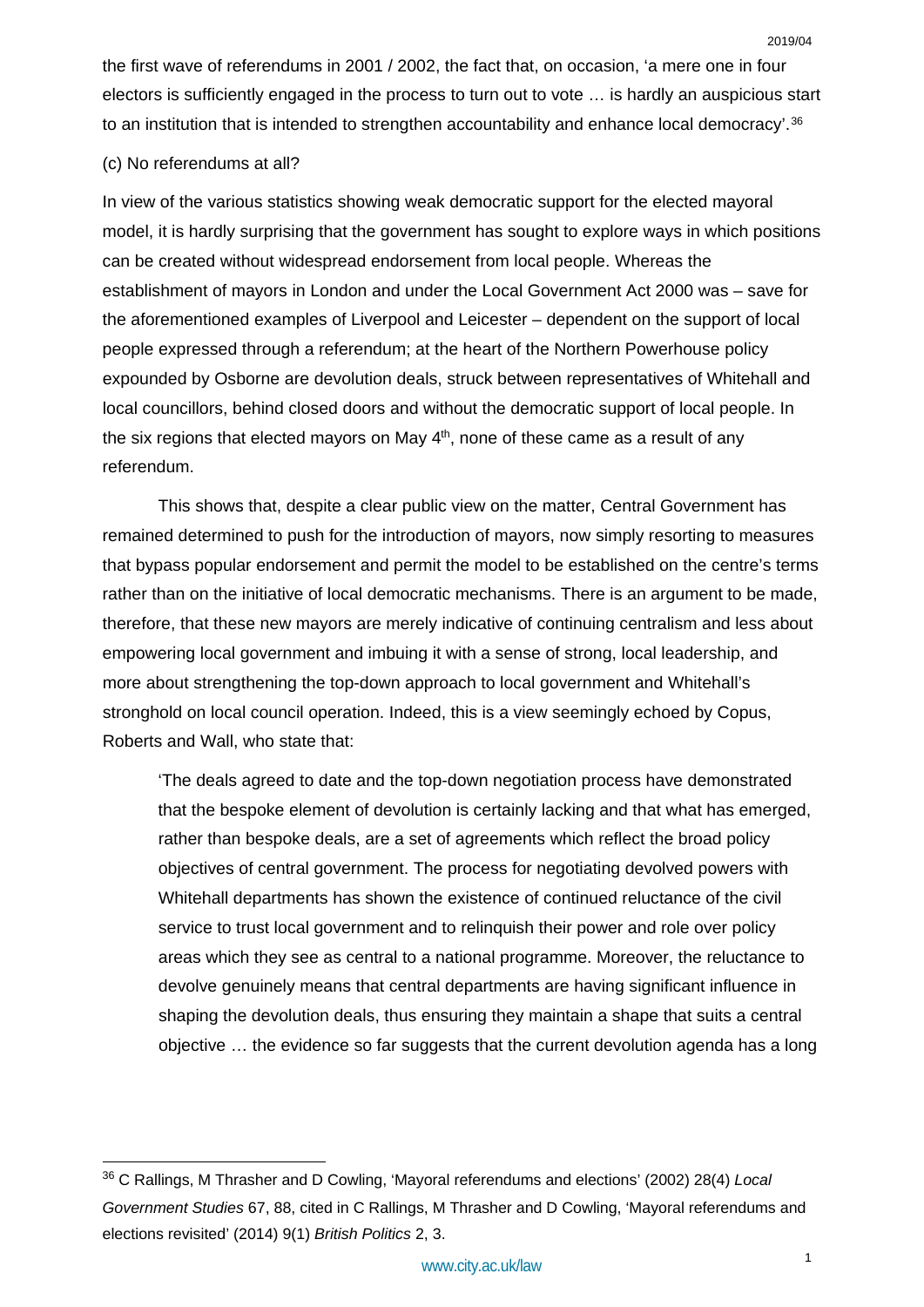way to go before it develops as a radical and fundamentally new relationship between local and central government'.<sup>[37](#page-13-0)</sup>

As Copus, Roberts and Wall note, the fact that the centre plays such a directing role in setting up and establishing the devolution deals, which are so central to the elected mayor / combined authority model, begs the question as to whether this new initiative is less about 'real' devolution, and more about Whitehall seeking to establish mayors as puppets for the implementation of central government policy. Copus, writing earlier and elsewhere, states that 'the powers granted to mayors and their councils reflect the highly centralised nature of government and the centre's unwillingness to devolve real political powers to the localities'.[38](#page-13-1)

## *3.2. Accountability*

The most commonly stated rationale underpinning the Government's long-held desire to implement directly-elected mayors in England relates to an apparent need to improve and increase local accountability. This was evident in the late 1990s, amidst Labour's initial proposals for the model. The 1998 Local Government White Paper has already been cited in identifying the concern that:

'People often do not know who is really taking the decisions. They do not know who to praise, who to blame or who to contact with their problems. People identify most readily with an individual, yet there is rarely any identifiable figure leading the local community'.[39](#page-13-2)

Building on this, and proposing steps to reform local government on this basis, a further White Paper a year later noted that:

'Councils needs new structures which create a clear and well known focus for local leadership. Local people should know who takes decisions, who to hold to account, and who to complain to when things go wrong'.<sup>[40](#page-13-3)</sup>

And, more recently, George Osborne, in first expounding the Northern Powerhouse policy, lauded the benefits of the directly-elected mayoral model, explaining its ability to provide 'a

<span id="page-13-0"></span> <sup>37</sup> C Copus, M Roberts and R Wall, *Local Government in England: Centralisation, Autonomy and Control* (London: Palgrave Macmillan, 2017), p.130 – 131.

<span id="page-13-1"></span><sup>38</sup> C Copus, 'Elected mayors: an idea whose time has not yet come does not make it a bad idea' (2013) 41(1) *Policy & Politics* 128 at 129

<span id="page-13-2"></span><sup>39</sup> *Modern Local Government: In Touch with the people,* para. 3.7

<span id="page-13-3"></span><sup>&</sup>lt;sup>40</sup> Office of the Deputy Prime Minister, 'Strong Local Leadership Quality Public Services' (1999) Cmnd 5237, as cited in K Orr, 'If Mayors are the Answer then What was the Question?' (2004) 30(3) *Local Government Studies* 331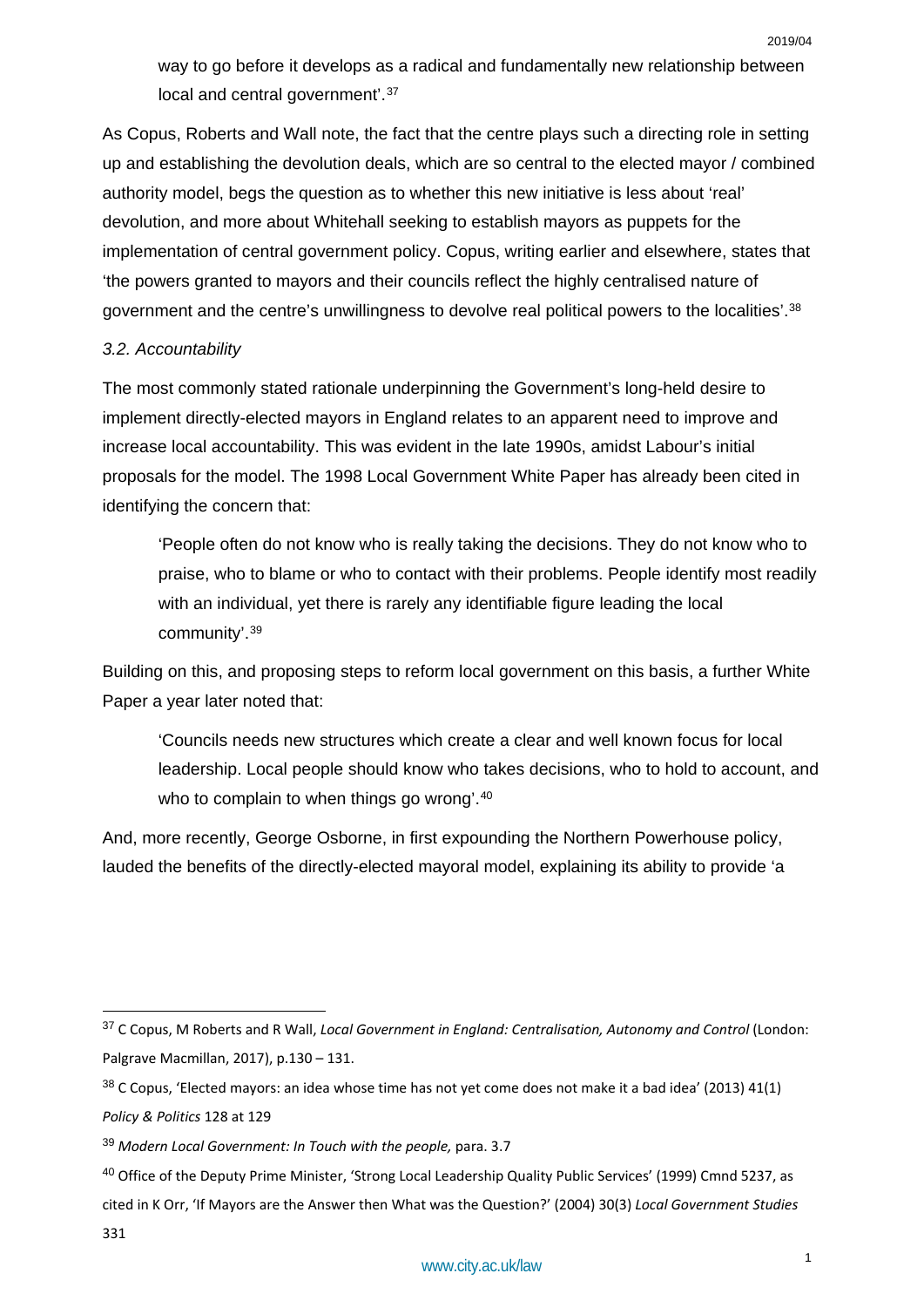strong, recognisable … leader … democratically accountable to the whole city'.[41](#page-14-0) This aim to improve and increase local accountability, therefore, rests on the desire to establish positions that are clearer, more prominent and identifiable, so that local people can 'know who to praise, who to blame or who to contact with their problems'.<sup>[42](#page-14-1)</sup>

In its basic form, accountability means being 'required to give an account or explanation of actions and, where appropriate, to suffer the consequences, take the blame or undertake to put matters right if it should appear that errors have been made'.<sup>[43](#page-14-2)</sup> In this sense, it is a value intrinsically linked with democracy, insofar as it expects that '[d]ecision-makers … [will be] obliged to justify their acts' to the public, or at the very least, to elected politicians.<sup>[44](#page-14-3)</sup>

It is for this reason that the *direct* election of these mayors is ostensibly so important. Voters aren't merely selected candidates on the basis of party political preferences, leaving the choice of individual to those within a given party, but they are instead having a direct say in who they select as their local leader. Indeed, the emphasis this places more on the individual chosen, and less on their party, is perhaps evident from Ken Livingstone's election as an independent candidate in 2000, in preference to the more established parties, and from Boris Johnson's re-election in 2012, despite a Labour majority on the London Assembly itself. Indeed, in 2012, Boris Johnson attracted 44% of the first round votes, in contrast to the mere 32% of the vote that the Conservative received across the whole of Greater London. The importance of citizens' direct involvement in the process and the potential for accountability that this can bring is noted by Manin *et al*, who explain that leaders 'are "accountable" if citizens can discern representative from unrepresentative [leaders] and can sanction them appropriately, retaining in office those incumbents who perform well and ousting from office those who do not'.[45](#page-14-4)

Above and beyond the electoral process, however, the accountability of elected mayors stems from their operation as single, identifiable and prominent leaders for their particular localities. The constitutional justification for a single, identifiable leader is well established. As Anthony King notes, 'the British constitutional system [is] characterized by the existence within

<span id="page-14-0"></span> <sup>41</sup> HM Treasury and Rt Hon George Osborne, 'Chancellor on Building a Northern Powerhouse' (London: HM Government, 14 May 2015), available at: [https://www.gov.uk/government/speeches/chancellor-on-building-a](https://www.gov.uk/government/speeches/chancellor-on-building-a-northern-powerhouse)[northern-powerhouse.](https://www.gov.uk/government/speeches/chancellor-on-building-a-northern-powerhouse)

<span id="page-14-1"></span><sup>42</sup> *Modern Local Government: In Touch with the people,* para. 3.7

<span id="page-14-2"></span><sup>43</sup> D Oliver, *Constitutional Reform in the UK* (Oxford: OUP, 2003), p.48, citing Marshall 1989, Oliver and Drewry, 1996, Woodhouse 1997a).

<span id="page-14-3"></span><sup>44</sup> D Oliver, *Constitutional Reform in the UK* (Oxford: OUP, 2003), pp.48 – 52. Explaining these different circumstances in which accountability manifests itself, Oliver considers political, public and legal accountability in detail.

<span id="page-14-4"></span><sup>45</sup> B Manin, A Przeworski and S C Stokes, 'Introduction' in A Przeworski, S C Stokes and B Manin (eds.), *Democracy, Accountability and Representation* (Cambridge: Cambridge University Press, 1999), 1 at 10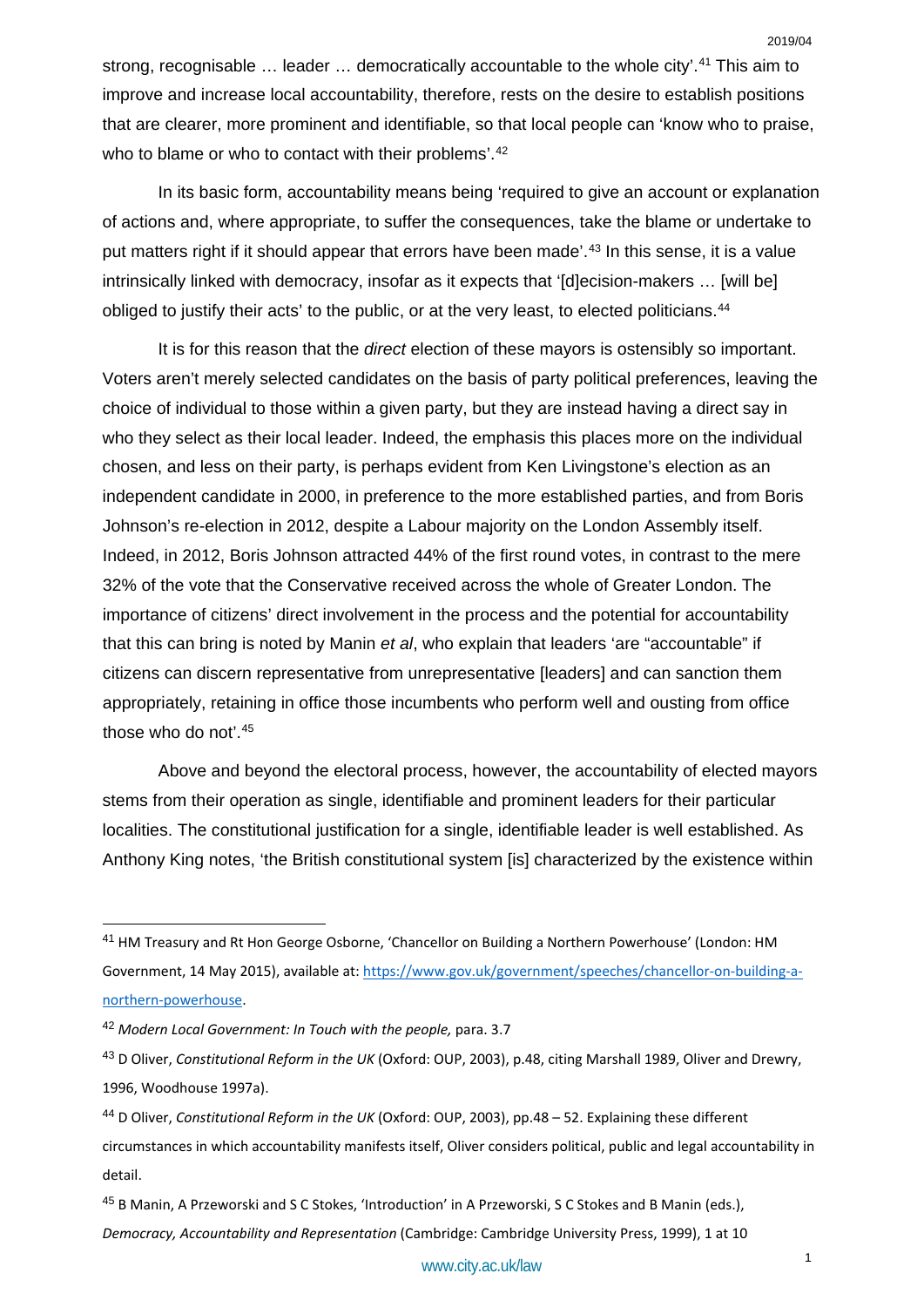it of a single, solitary locus of power and authority',<sup>[46](#page-15-0)</sup> something which is typically embodied by the Prime Minister and, around her, individual leaders of the various government departments. Single leaders as the justification for directly-elected mayors is also widely noted, particularly by those proposing the policy. George Osborne, for instance, in explaining the Northern Powerhouse policy, stated that:

'it's right people have a single point of accountability: someone they elect, who takes the decisions and carries the can. So with these new powers for cities must come new city-wide elected mayors who work with local councils … It's a proven model that works around the globe. It's a powerful point of accountability. A person vested with the authority of direct election'.[47](#page-15-1)

This justification, though, is predicated on the notion of these elected mayors being prominent characters. More than just political leaders, but local figureheads, representative of their city or locality. And above and beyond the value that this can bring in terms of accountability, it is also considered that the prominence of these individuals can improve democratic interest in local leadership. Discussing the elected mayoral model back in 2000, for instance, Leigh observes that '[p]ublic interest in local democracy might … be fostered … by a form of presidential politics. Advocates also argue that a high-profile position of this kind might attract into local government a different calibre of local representative'.[48](#page-15-2)

There are two things to pick up on here. First, is the suggestion that the position of elected mayors attracts high profile candidates. As Leigh also observes, experience 'would seem to bear this out'.<sup>[49](#page-15-3)</sup> Ahead of the first mayoral elections in London, for instance, a number of high profile politicians proposed themselves for selection as potential candidates.<sup>[50](#page-15-4)</sup> These included Glenda Jackson and Steven Norris, both of whom had served as government ministers, Jeffrey Archer and  $-$  the eventual mayor  $-$  Ken Livingstone.<sup>[51](#page-15-5)</sup> Boris Johnson's election in 2008 would seem further to substantiate this suggestion. Elsewhere, and more recently, Andy Burnham's election as Greater Manchester Mayor in May 2017 continues this trend; Burnham having come a close second in 2015 in the Labour Leadership contest. Whilst the notion that these positions attract high profile politicians is by no means universal, a number of notable candidates have made the move from Whitehall and Westminster to the mayoral office. The second point to focus on in respect of Leigh's suggestion is the idea that

<span id="page-15-0"></span> <sup>46</sup> A King, *The British Constitution* (Oxford: OUP, 2007), p.30.

<span id="page-15-1"></span><sup>47</sup> HM Treasury and Rt Hon George Osborne, 'Chancellor on Building a Northern Powerhouse' (London: HM Government, 14 May 2015), available at: [https://www.gov.uk/government/speeches/chancellor-on-building-a](https://www.gov.uk/government/speeches/chancellor-on-building-a-northern-powerhouse)[northern-powerhouse.](https://www.gov.uk/government/speeches/chancellor-on-building-a-northern-powerhouse)

<span id="page-15-2"></span><sup>48</sup> I Leigh, *Law, Politics and Local Democracy* (Oxford: OUP, 2000), p.238

<span id="page-15-3"></span><sup>49</sup> I Leigh, *Law, Politics and Local Democracy* (Oxford: OUP, 2000), p.238

<span id="page-15-4"></span><sup>50</sup> See: I Leigh, *Law, Politics and Local Democracy* (Oxford: OUP, 2000), p.238

<span id="page-15-5"></span><sup>51</sup> See: I Leigh, *Law, Politics and Local Democracy* (Oxford: OUP, 2000), p.238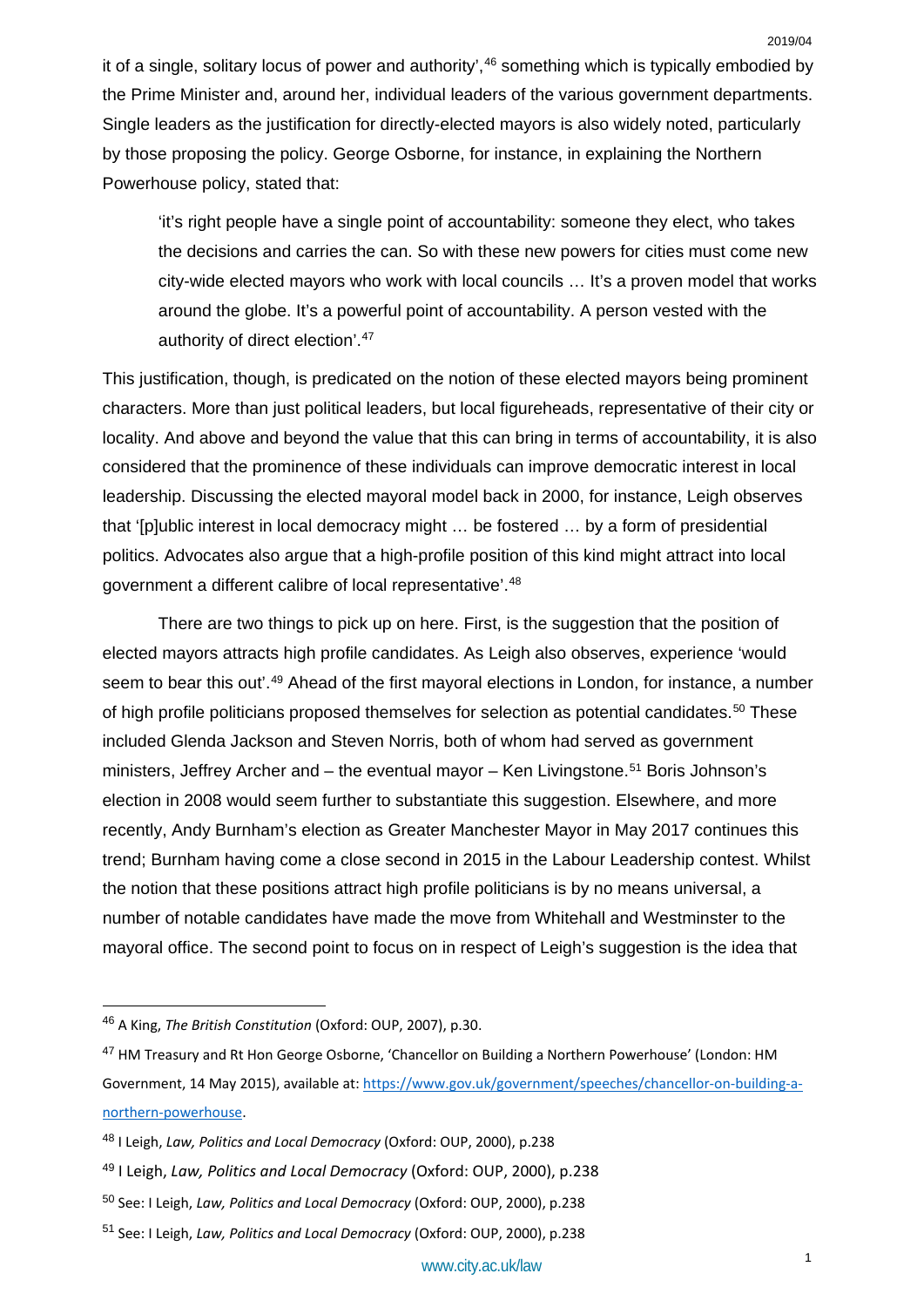the prominent position – which he likens to a style of 'presidential candidates' attracts a greater degree of public interest in local democracy. This idea is echoed by Quinlivan who, writing in respect of proposals to introduce directly elected mayors in Ireland, notes that '[t]he public would possibly take a renewed interest in the affairs of local government' in response to the creation of directly elected mayoral positions.[52](#page-16-0) This argument, though, does not follow, as we have already seen. Aforementioned turnout at referendums and elections demonstrate widespread voter apathy and a general lack of interest with regards to these elected mayors, which does not corroborate suggestions that the a move to this particular model of local leadership is one that inspires local public interest in democracy to any great degree.

There are further, more deep-rooted problems, however, in maintaining the argument that directly-elected mayors ensure clearer accountability, over and above existing local government leadership models.

First, one of the strongest concerns that the public have expressed with regards to the mayoral model questions whether such significant local power should be vested in one individual, the argument being that it is undemocratic for such a concentration of power to rest with one individual, at the expense of a the wider local authority, which – due to its make-up of councillors, each representative of wards within the local authority area – arguably rests on a stronger democratic foundation.<sup>[53](#page-16-1)</sup> This consideration is partly linked to the point I made in respect of political parties. In short, the argument is that by making one person ultimately accountable for the governance and leadership of a local area – such as one does with a directly-elected mayor – means that mechanisms for accountability or constraint that might typically operate within a political party structure are either absent or meaningless. Equally, and on the plus side, Eckersley and Timm-Arnold note that 'allowing a single individual to draw on a popular mandate for executive authority enables them to sit "above" party factions and adopt a more strategic perspective'.[54](#page-16-2)

Secondly, there can be concerns about the lack of proximity to local people that these new metro-mayors represent. Local accountability is predicated on the ease with which local people can contribute to politics in their area and question and scrutinise their locally specific decision-makers. This is not only about transparency but also about accessibility. Typically, at the individual council level, the proximity of councillors to the electorate, in their own towns and wards, ensures and facilitates dialogue between voters and their representatives, enhancing and ensuring healthy opportunities for accountability. By contrast, these directly-elected mayors are not associated with any specific locality and, instead, deal with whole city regions.

<span id="page-16-0"></span> <sup>52</sup> A Quinlivan, 'The development of the Irish management system and he move towards directly elected mayors' (2015) 63(2) *Administration* 101 at 114

<span id="page-16-1"></span><sup>53</sup> See: P. Swann, 'Local government: the modernizing agenda' (2000) *Journal of Planning and Environment Law Supplement* 9.

<span id="page-16-2"></span><sup>&</sup>lt;sup>54</sup> P. Eckersley and P. Timm-Arnold, 'Directly-elected mayors and the austerity agenda: Lessons from the German experience' (2014) 34(5) *Public Money & Management* 347, at 347.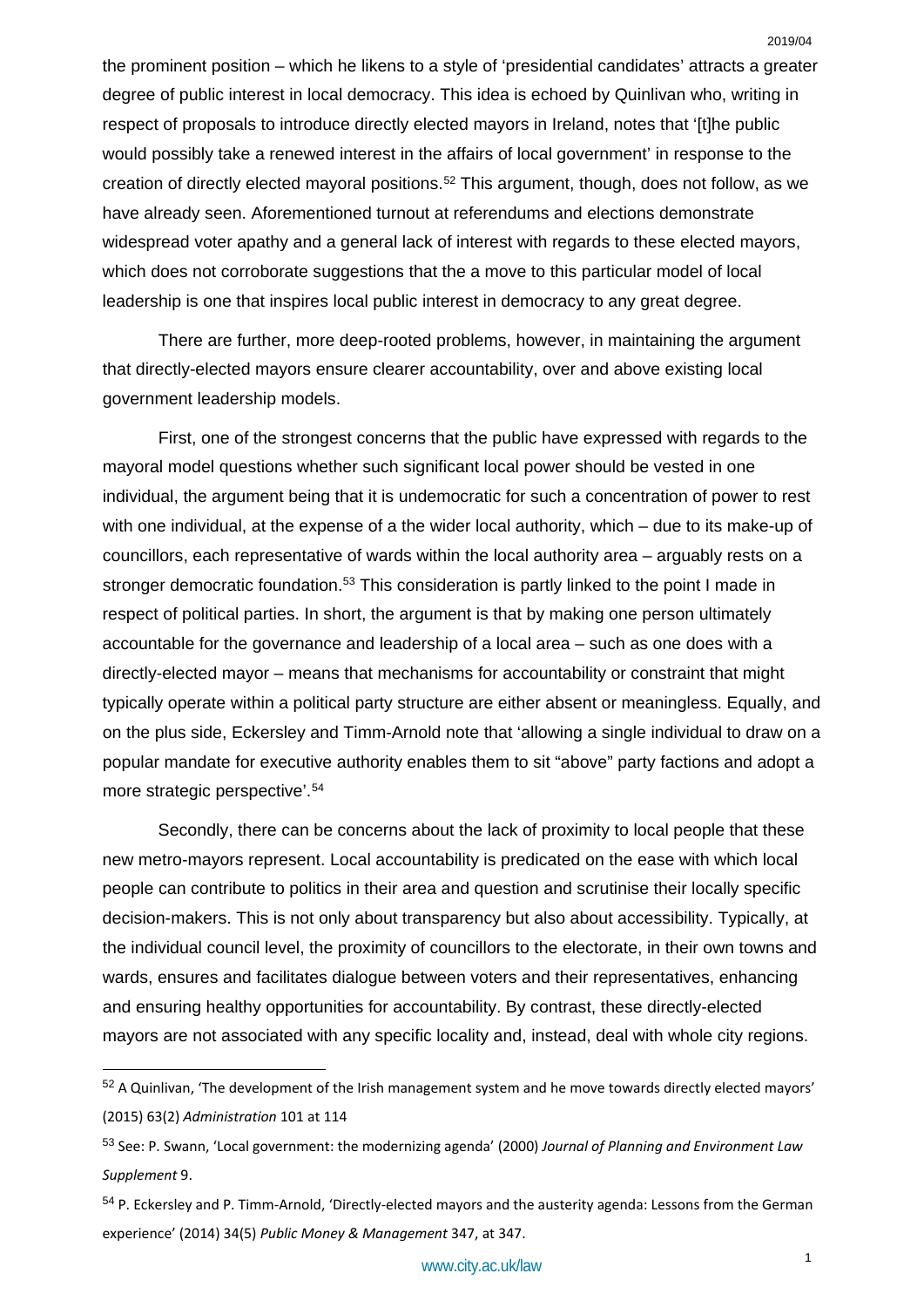They therefore function at quite a distance from the localities they purport to represent, making opportunity for dialogue with voters more difficult, and potentially hindering effective local accountability.

Bringing both of these arguments together, Rallings and Thrasher notes explain that those rallying against the model of directly-elected mayors are typically 'concerned that too much power [is] … concentrated in a single office, [and] that power [is] … further removed from the general public unable to gain easy access'.<sup>[55](#page-17-0)</sup>

## *3.3. Broader system of local government*

The last points that I want to raise relate to the broader system of local government and wider concerns that impact upon localism in England and, in particular, councils' relationship with Whitehall.

Now, the introduction of these metro-mayors has been heralded as effecting fundamental change to the working of local government in England, for some of the reasons I have already identified. Perhaps the greatest failing, however, is that these positions have been established within a local governmental system that is, more widely, problematic and and fraught with issues and difficulties. As Copus notes, 'elected mayors … have to work within the confines of the current system of local government … no new or radical reassessment of the powers of the central state and the locality … follow from any "yes" result' in a mayoral referendum.[56](#page-17-1) Indeed, the introduction of these mayors and the increased prominence of the combined authorities that they represent, exist within a local governmental system that also includes unitary authorities in some areas; the two-tiers of district and county councils in other areas; and – yet further still – single tier district councils in certain cities. And this is before we even factor in the unique structure that operates in London and the wealth of parish councils that function across certain parts of the country at the community level. The multiplicity of structures that exist within local government has often been described as confusing and complex, something that is accentuated when we compare it with the uniform unitary councils across Scotland, Wales and Northern Ireland. These new mayors, therefore, do nothing to change an already crowded system. It adds to, rather than replaces, increasingly complicated layers of local governance.

Moreover, and more fundamentally, a culture of centralism and a top-down approach has long been argued to persist in respect of the central-local relationship, which is tilted very much in favour of Whitehall. And whilst the introduction of these new mayors ostensibly brings

<span id="page-17-0"></span> <sup>55</sup> C Rallings, M Thrasher and D Cowling, 'Mayoral referendums and elections' (2002) 28(4) *Local Government Studies* 67, 72

<span id="page-17-1"></span><sup>56</sup> C Copus, 'Elected mayors: an idea whose time has not yet come does not make it a bad idea' (2013) 41(1) *Policy & Politics* 128 at 129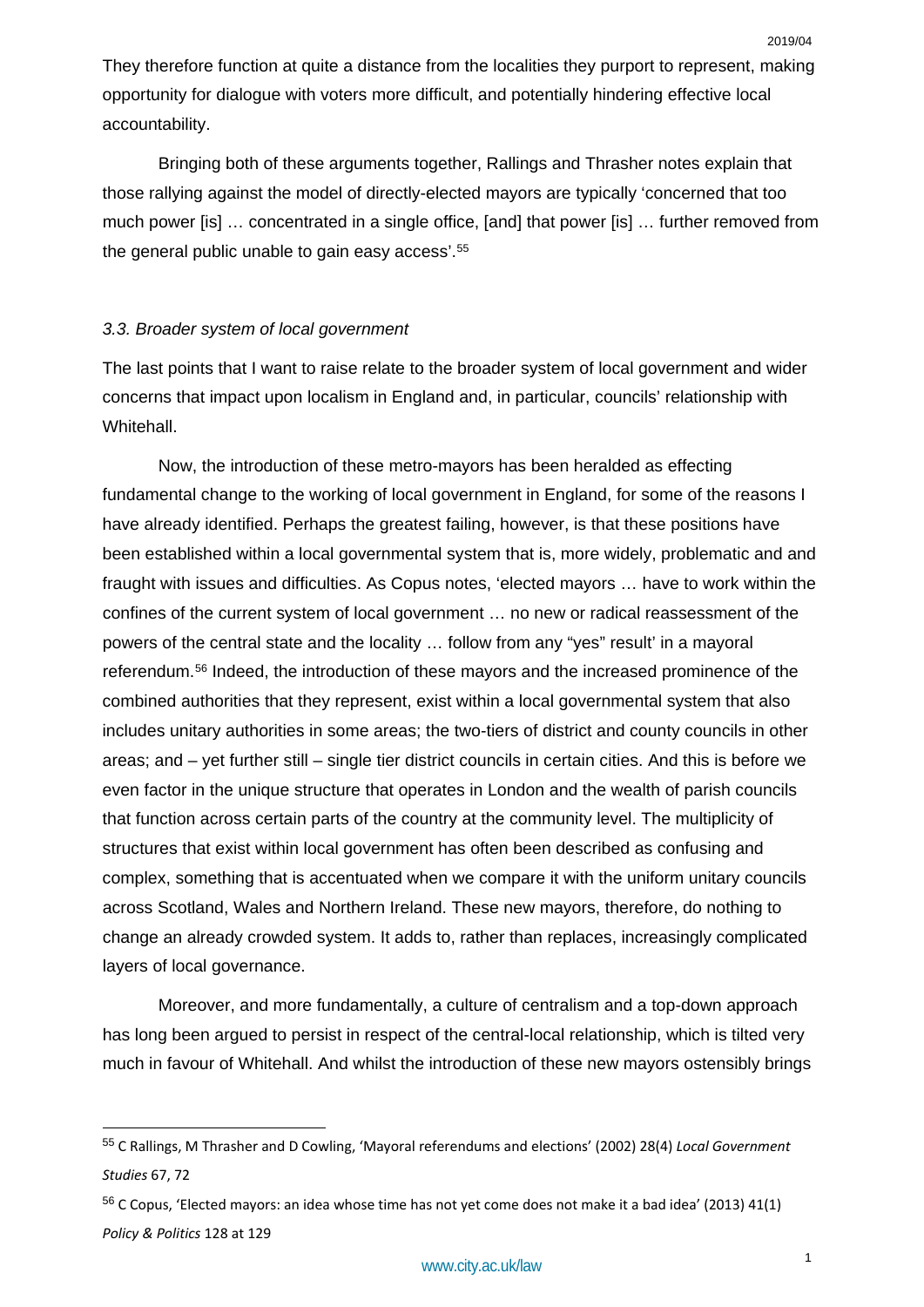The proposed powers of these metro-mayors came about as a result of aforementioned desires to strengthen devolution and to shift power away from central government, empowering city regions across the country to have more control and autonomy. Indeed, the package of powers with which the model comes has been heralded as its most defining feature. Here in Manchester, for instance, the devolution deal saw the combined authority having at its disposal a multi-year transport budget; responsibility for bus services and railway stations; a £300m Housing Investment Fund; the power to restructure further education; control – for the time being – of EU structural funds; and a £28m grant to develop the Work and Health programme. What is more, Andy Burnham, as mayor, has become the new Police and Crime Commissioner for Greater Manchester. With regards to the wealth of power that is ostensibly devolved as part of these arrangments, Copus et al note that '[w]here previous attempts to establish elected mayors in England have had very limited success, the new, more empowered directly elected mayor of a combined authority has considerable potential to wield enhanced powers and responsibilities',<sup>[57](#page-18-0)</sup> with Copus writing elsewhere also noting that directly-elected mayors involve a 'transfer of power from [local politicians] to the public'.[58](#page-18-1)

Aforementioned concerns for accessibility, transparency and the ease with which citizens might hold directly-elected mayors to account call into question this last claim, but, more fundamentally, the increase in power that these new metro-mayors bring is in reality framed within devolution deals that are influenced massively by the centre. Far from simply giving localities the initiative to lead and direct the agreement of deals that could see power devolved from Whitehall, the Secretary of State for Communities and Local Government – under the 2016 Cities and Local Government Devolution Act – appears to retain an overriding say in how those deals will be formed and, ultimately, the powers that will be devolved. What is more, the creation of elected mayoral positions as part of these deals seems to be nothing less than an ultimatum from the centre – powers are only granted to those authorities that agree to the adoption of a directly-elected mayor. Indeed, as Osborne said in announcing the Northern Powerhouse policy, 'with these new powers for cities must come new city-wide elected mayors ... I will not impose this model on anyone. But nor will I settle for less'.<sup>[59](#page-18-2)</sup> In view of the historic

<span id="page-18-0"></span> <sup>57</sup> C Copus, M Roberts and R Wall, *Local Government in England: Centralisation, Autonomy and Control* (London: Palgrave Macmillan, 2017), p.130, citing C Copus, *Leading the Localities: Executive Mayors in English Local Governance* (Manchester: Manchester University Press, 2006), and S Kukovic, C Copus, M Hacek and A Blair, 'Direct Mayoral Elections in Slovenia and England: Traditions and Trends Compared' (2015) 13(3) *Lex Localis* 697. <sup>58</sup> C Copus, 'Elected mayors: an idea whose time has not yet come does not make it a bad idea' (2013) 41(1) *Policy & Politics* 128 at 128

<span id="page-18-2"></span><span id="page-18-1"></span><sup>59</sup> HM Treasury and Rt Hon George Osborne, 'Chancellor on Building a Northern Powerhouse' (London: HM Government, 14 May 2015), available at: [https://www.gov.uk/government/speeches/chancellor-on-building-a](https://www.gov.uk/government/speeches/chancellor-on-building-a-northern-powerhouse)[northern-powerhouse.](https://www.gov.uk/government/speeches/chancellor-on-building-a-northern-powerhouse)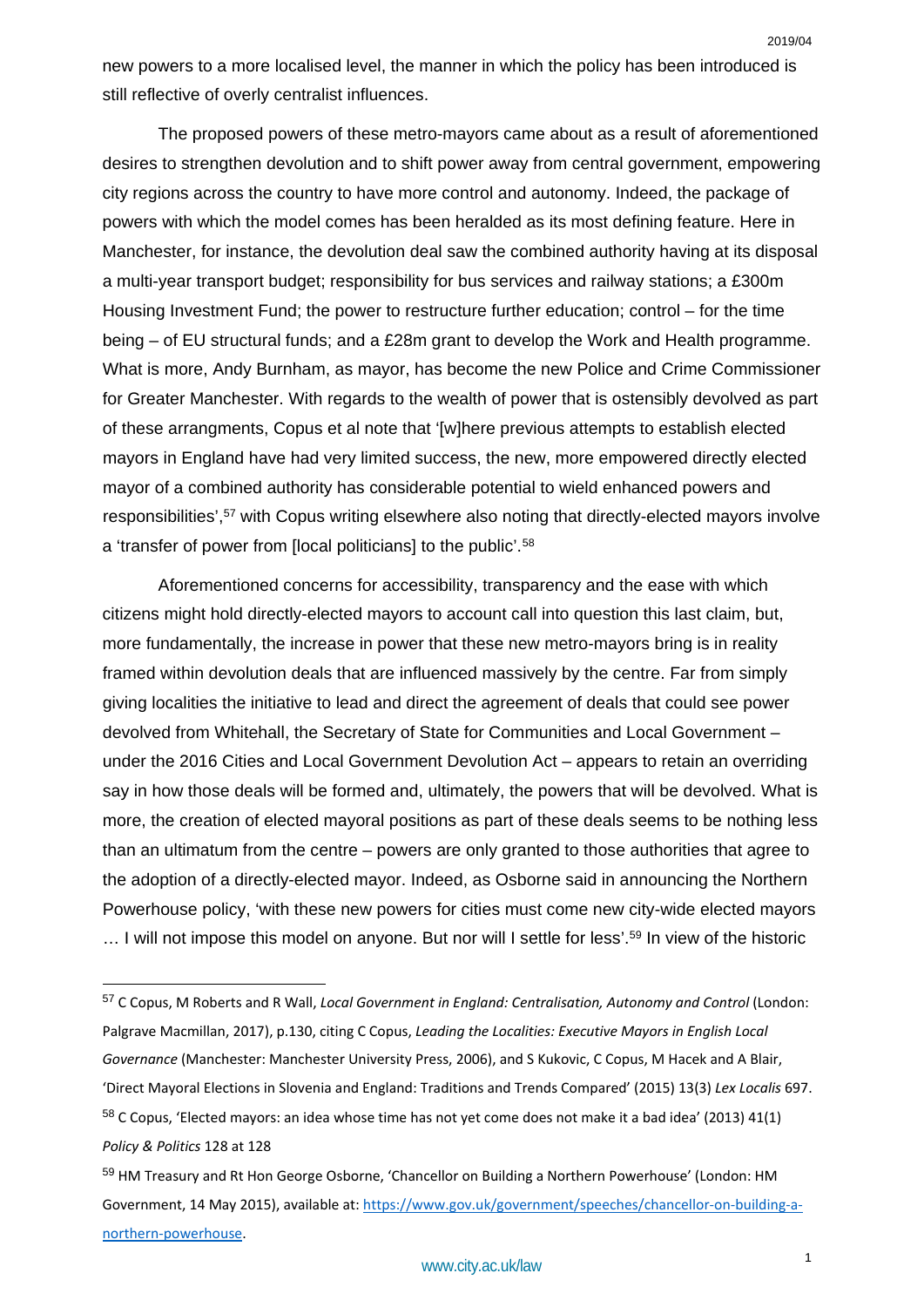And in a sense, this is part of the problem. Despite what Osborne said back in May 2015, these mayors have seemingly been imposed on people right across the country. There were no referendums; deals were struck behind closed doors. If elected mayors are to be genuinely accountable positions of local leadership, then first and foremost, they must have the backing and support of the local people themselves. 'UK local authorities should be allowed to introduce directly elected mayors',<sup>[60](#page-19-0)</sup> but they shouldn't be pushed on local people by Whitehall. It is this imposition of a centrally-supported model that imbues the latest features of the localism agenda with a centralist air. The needs and mores of local people are seemingly relegated in preference of centrally guided objectives and centrally directed devolution.

## **TITLE**

*Forthcoming in*  **Name**[∗](#page-19-1)

**Abstract**

*Insert here.*

## **Introduction**

[INSERT TEXT HERE Font: Arial, 11 point, justified, 1.5 spaced]

<span id="page-19-1"></span><span id="page-19-0"></span> <sup>60</sup> R Hambleton, 'Elected mayors: an international rising tide?' (2013) 41(1) *Policy & Politics* 125 at 125 <sup>∗</sup> INSERT.